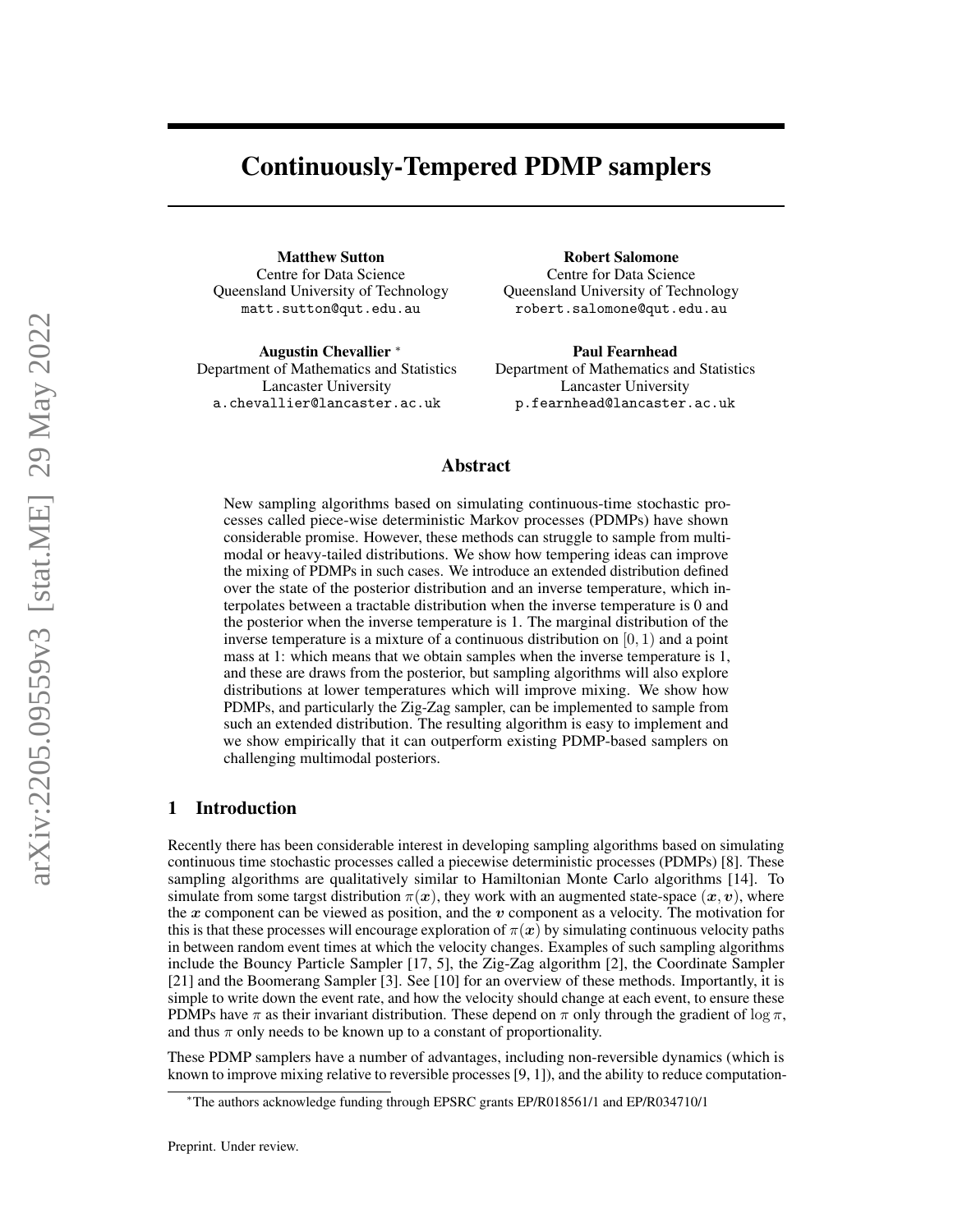per-iteration by either leveraging sparsity structure in the model [5, 18] or using only sub-samples of the data to approximate the log-likelihood at each iteration (whilst still guaranteeing sampling from the target [2]). However, like other MCMC algorithms, particularly those that use gradient information, these PDMP samplers can struggle to mix for multi-modal target distributions, or for heavy-tailed targets [20].

One of the more successful techniques for enabling an MCMC algorithm to sample from challenging, e.g. multi-modal, target distributions is to use tempering. There are various forms of tempering, but each is based on defining either a discrete set or continuum of distributions that interpolate between a distribution that is simple to sample from (viewed as at high temperature) and the target distribution (at a low temperature). The idea is that allowing mixing across this set will improve mixing, as moving between modes will be easier for the distributions at higher temperatures. Examples of such algorithms include parallel tempering [19], simulated tempering [13], and continuous tempering [12].

In this paper we show how continuous tempering ideas can be used with PDMP samplers. We have chosen *continuous* tempering, as opposed to the alternative tempering approaches, as it is the method that can most naturally benefit from the continuous-time nature of PDMP dynamics. To the best of our knowledge, this is the first attempt at using tempering ideas to improve PDMP samplers. The general idea is to define a joint distribution on the state of the PDMP,  $z = (x, v)$ , and the inverse temperature,  $β$ . The target distribution of interest is the x-marginal of this joint distribution when  $\beta = 1$ . We define the joint distribution so that it has a point mass at  $\beta = 1$  – thus simulating from it will lead to a proportion of the resulting samples being from the target. We then use a PDMP sampler to simulate from this joint distribution. Constructing the appropriate dynamics of the PDMP sampler is non-trivial in this case as we have to deal with its behaviour as it transitions from the continuous distribution on  $\beta \in [0, 1)$  and the point mass at  $\beta = 1$ . We use recent ideas for PDMP samplers with discontinuities [7, 6] to solve this challenge.

While we express ideas based on and similar to [12], a key difference is the inclusion of a point-mass at  $\beta = 1$ , this means we can obtain samples from  $\pi(x)$  rather than having to resort to importance sampling to correct samples drawn at different temperatures. It is easy to introduce a point mass into the dynamics of the PDMP sampler due to its continuous sample paths: we simulate paths for  $\beta \in [0, 1)$  until the process hits  $\beta = 1$  – we then simulate paths with  $\beta$  fixed to 1 for an exponential period of time before returning to  $\beta \in [0, 1)$ . By comparison, using a point-mass within a Hamiltonian Monte Carlo sampler is difficult as the discretised sample paths will not hit  $\beta = 1$ with probability 1. [22] consider an *indirect* approach to sampling with a pointmass at  $\beta = 1$  using a continuous link function. Our approach is distinct and more direct, allowing one to exploit the unique advantages of PDMP samplers — such as the ability to perform subsampling without altering the ergodic distribution and application to sampling transdimensional distributions.

The benefits of introducing the point mass at  $\beta = 1$  are numerically investigated, and practical considerations related to choosing tuning parameters to encourage a desired proportion of time at the target distribution are presented (Section 3.4). We find that, analogously to standard methods in discrete-time, the tempered counterparts of PDMP samplers outperform vanilla PDMP on challenging sampling problems.

## 2 The Zig-Zag sampler

For the purposes of brevity and ease of exposition, we focus specifically on a continuous-tempered version of the Zig-Zag sampler. However, we stress that the underlying ideas can easily be applied to *any* PDMP sampler, for example, the Bouncy Particle Sampler [5] or the Boomerang Sampler [3]; see the comments at the end of Section 3.2.

Consider the problem of sampling from a target density defined for  $x \in \mathcal{X} := \mathbb{R}^d$  by

$$
\pi(\boldsymbol{x}) = \frac{1}{Z} \exp(-U(\boldsymbol{x}))
$$

where  $U: \mathcal{X} \to \mathbb{R}$  is a continuous differentiable function referred to as the potential and Z is the, potentially unknown, normalising constant  $Z = \int_{\mathcal{X}} \exp(-U(x))dx$ . We will denote the unnormalised target density by q, so  $\pi(x) = q(x)/Z$ .

The *Zig-Zag* process is a continuous-time piece-wise deterministic Markov process, which can be defined so as to have  $\pi(x)$  as its invariant distribution. The process is defined on an extended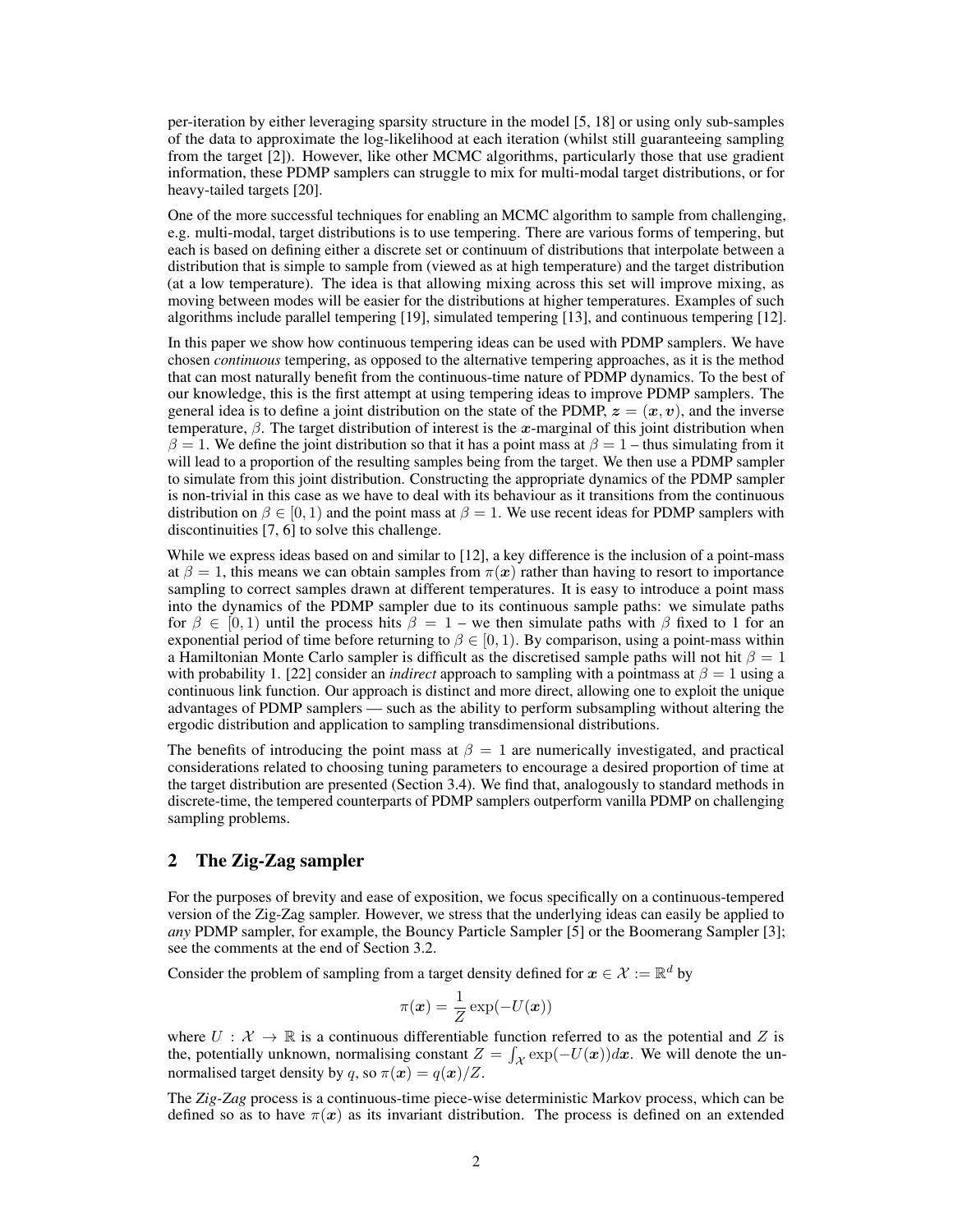state-space that can be viewed as consisting of a position, x and a velocity component,  $v$ . For the Zig-Zag process, the velocity is restricted to be  $\pm 1$  in each axis direction. Thus the extended space is  $E = \mathbb{R}^d \times \{-1,1\}^d$ . We write  $\boldsymbol{z} = (\boldsymbol{x}, \boldsymbol{v})$  for  $\boldsymbol{z} \in E$  from here on. We will use subscripts to denote time, and superscripts to denote components. So  $z_t$  will be the state at time t, while  $x_t^i$  will be the ith component of the position at time t.

For an event at time t we use the notation  $z_{t-}$  to be the state immediately before the event, and  $z_t$  the state immediately after it. The dynamics of the Zig-Zag process are deterministic between a set of random event times. At each event time the direction of one component of the velocity is switched. The deterministic dynamics are specified by a constant velocity model. So, if there are no events between times t and  $t + h$ , for  $h > 0$ , the change of state is given by  $z_{t+h} = (x_{t+h}, v_{t+h}) =$  $(\boldsymbol{x}_t + h \boldsymbol{v}_t, \boldsymbol{v}_t).$ 

The events occur with a rate that depends on the current state. For the Zig-Zag process we have  $d$  types of event, each of which results in the flipping of one of the  $d$  components of the velocity process. To ensure that we have  $\pi(x)$  as the x-marginal of the process's invariant distribution, these rates are defined to be, for  $i = 1, \ldots, d$ ,

$$
\lambda_i(\boldsymbol{x}_t, \boldsymbol{v}_t) = \max(0, \boldsymbol{v}_t^i \partial_{\boldsymbol{x}^i} U(\boldsymbol{x})),
$$

with the transition at the corresponding event being that  $v_t^i = -v_{t-}^i$ , and all other elements of the state are unchanged.

Pseudo-code for simulating the Zig-Zag process is given in Algorithm 1. When we simulate such a process, the output of the algorithm is the set of event times, positions and velocities after the event times. This set is known as the PDMP skeleton and with the deterministic dynamics of the process it defines the continuous time path of the process. We can use such a simulated path to give us draws from  $\pi(x)$ , by discarding some suitably chosen initial path time as burn-in, and then evaluating the x component of the process at a set of evenly spaced discrete time-points (see e.g. [10] for alternative approaches that use the continuous-time paths).

#### Algorithm 1 Zig-Zag algorithm

1: **Inputs:** initial state  $(x_{t_0}, v_{t_0})$  and number of simulated events K 2:  $t_0 \leftarrow 0$ 3: for  $k \in 1, ..., K$  do 4: Simulate an event Simulate an event-time  $\tau_i$  for each rate  $\lambda_i(\boldsymbol{x}_t, \boldsymbol{v}_t)$  $5:$ \*  $\leftarrow \operatorname{argmin}_i \{\tau_i\}$  and  $t_k \leftarrow t_{k-1} + \tau_{i^*}$ 6:  $\boldsymbol{x}_{t_k} \leftarrow \boldsymbol{x}_{t_{k-1}} + \tau_{i^*} \boldsymbol{v}_{t_{k-1}}$ . *Update position* 7:  $\boldsymbol{v}_{t_k}^{i^*} \leftarrow -\boldsymbol{v}_{t_{k-1}}^{i^*}$ . *Update velocity* 8: end for 9: **Outputs:** Zig-Zag skeleton  $\{t_k, x_{t_k}, v_{t_k}\}.$ 

## 3 Continuously-tempering with a point mass

#### 3.1 Continuous-tempering

Continuous-tempering is an approach to improve mixing of MCMC and related sampling algorithms. It introduces a second distribution  $\pi_0$ , called the *base* distribution, which is assumed to have a density  $\pi_0(\bm{x}) = \frac{q_0(\bm{x})}{Z_0}$ . The idea is that this density will be simple to simulate from. For any  $\beta \in [0, 1]$ it is now possible to define a distribution which interpolates between  $\pi$  and  $\pi_0$  in that its density is  $\pi(\bm{x})^{\beta} \pi_0(\bm{x})^{(1-\beta)}$ . Continuous-tempering then defines a joint distribution on  $\beta$  and  $\bm{x}$ . This distribution has un-normalised density  $q(\boldsymbol{x}, \beta)$ , on  $\mathbb{R}^d \times [0, 1]$ , defined to be

$$
q(\boldsymbol{x},\beta) = q_0(\boldsymbol{x})^{1-\beta}q(\boldsymbol{x})^{\beta}.
$$

In practice tempering methods often introduce a prior,  $p(\beta)$  on  $\beta \in [0,1]$ , and sample from the distribution proportional to  $p(\beta)q(x, \beta)$ . The idea of introducing the prior is that it can be tuned to give a marginal distribution on  $\beta$  that has reasonable mass across all of the interval [0, 1]. Without a prior, the distribution q is likely to put almost all mass on  $\beta$  close to 0 or on  $\beta$  close to 1.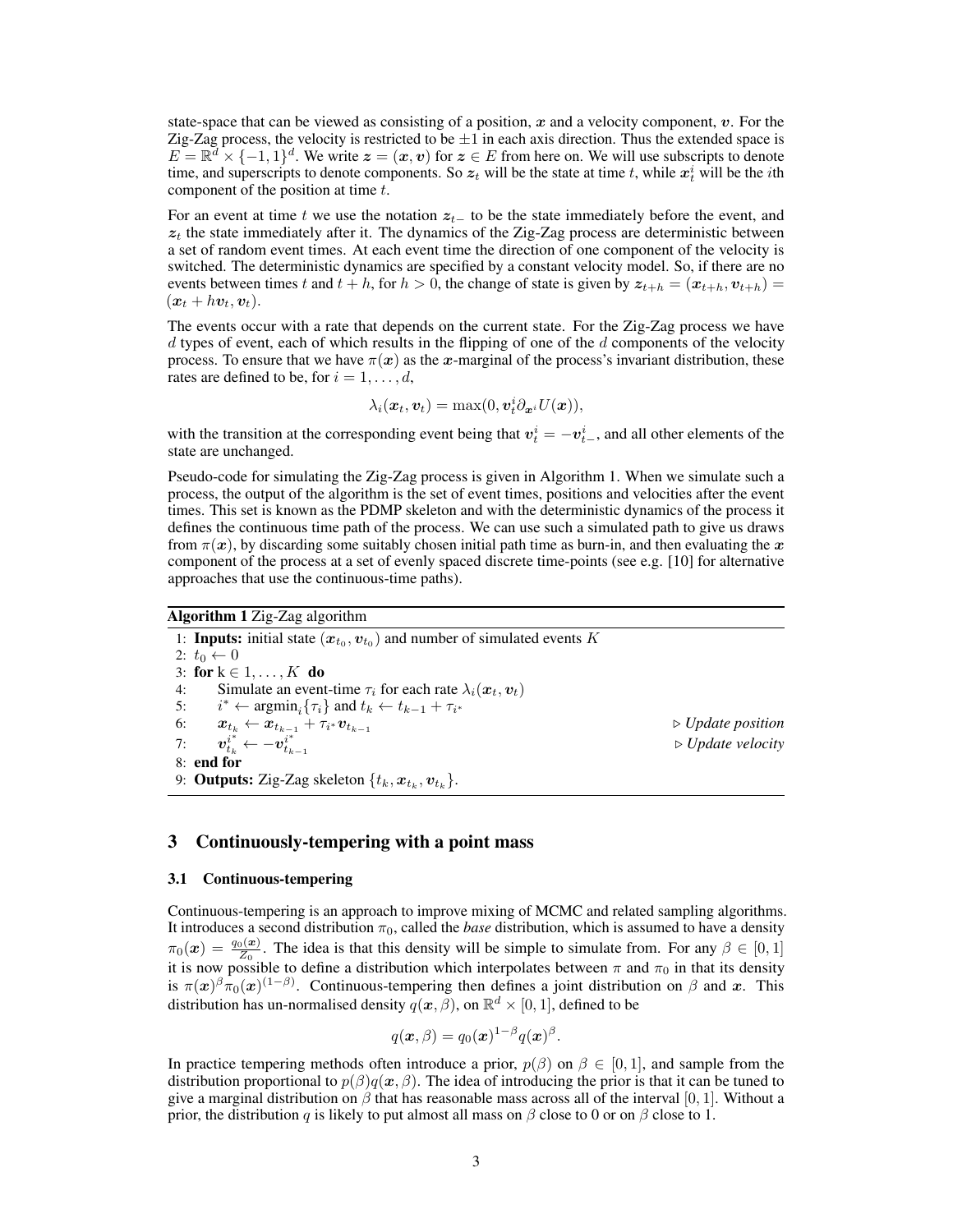By construction, conditional on satisfying  $\beta = 1$ , samples drawn from  $q(x, \beta)$  are distributed according to π. However, if we use a continuous prior, samples will almost-surely *not* lie in that set, and we have to use importance sampling to correct for  $\beta \neq 1$ . This leads to a weighted sample from  $\pi$ , with the Monte Carlo accuracy of the resulting approach depending greatly on the variability of the weights introduced by importance sampling.

To overcome this issue, we use a prior  $p(\beta)$  that introduces a point mass at  $\beta = 1$ . Specifically, for  $\alpha \in \mathbb{R}$ , and an arbitrary probability density function  $\kappa$  on the interval [0, 1), we define

$$
p(\beta) = (1 - \alpha)\kappa(\beta)\mathbf{1}_{(0 \leq \beta < 1)} + \alpha \kappa(\beta)\mathbf{1}_{(\beta=1)}.
$$

With the above prior, we can define the augmented target

$$
\omega(\mathbf{d}\mathbf{x},\mathbf{d}\beta) \propto q(\mathbf{x},\beta)(1-\alpha)\kappa(\beta)\mathbf{d}\mathbf{x}\mathbf{d}\beta + q(\mathbf{x})\alpha\kappa(\beta)\mathbf{d}\mathbf{x}\delta_{\beta=1}.\tag{1}
$$

We can extend the Zig-Zag process to sample from such a distribution. The next subsection describes the extension. The usual advantages of subsampling and transdimensional sampling using PDMPs apply for the tempered extension.

#### 3.2 Continuously-tempered Zig-Zag

Unlike most MCMC samplers, Zig-Zag is a continuous-time process. This makes it simpler to deal with the point-mass at  $\beta = 1$ , using ideas from [6]: we simulate paths for  $\beta \in [0, 1)$  until  $\beta$  hits the boundary at  $\beta = 1$ ; when this happens, we set the velocity component for  $\beta$ , denoted as  $v_t^{d+1}$ , to zero so that the Zig-Zag process explores the distribution  $\omega$  restricted to  $\beta = 1$ ; the Zig-Zag process stays with  $\beta = 1$  until the first event in a new Poisson process, at which point we set the velocity component for  $\beta$  to  $-1$  to allow exploration of the distribution for  $\beta \in [0, 1)$ . We define the rate of the events when we leave  $\beta = 1$  to be  $\eta$ . Algorithm 2 provides a sketch of the relevant modifications of the standard Zig-Zag process for events concerning the inverse temperature variable  $\beta$ .

| Algorithm 2 Tempered Zig-Zag algorithm |  |
|----------------------------------------|--|
|----------------------------------------|--|

| 1: Run Zig-Zag for $\beta_t \in [0, 1)$ until first time t at which trajectory hits $\beta = 1$ |                                                          |
|-------------------------------------------------------------------------------------------------|----------------------------------------------------------|
| 2: $v^{d+1}_t \leftarrow 0$                                                                     | $\triangleright$ Kill the velocity component for $\beta$ |
| 3: Simulate an event-time $\tau$ with rate $\eta$                                               |                                                          |
| 4: Run the Zig-Zag process with $\beta = 1$ , for time $\tau$                                   | $\triangleright$ Sample $\pi$                            |
| 5: $v_{t+\tau}^{d+1} \leftarrow -1$                                                             | $\triangleright$ Reintroduce $\beta$                     |
| 6: Goto Step 1.                                                                                 |                                                          |

An appropriate choice of rate to ensure that the resulting algorithm generates a process with  $\omega$  as its limiting distribution is given in the following result (the proof of is located in the supplement).

**Theorem 1.** Assuming  $\kappa(\beta)$  is continuous and the rate function in Algorithm 2 is chosen as

$$
\eta = \frac{1-\alpha}{2\alpha},
$$

*Then, the resulting Zig-Zag process is* ω*-ergodic.*

The theorem statement above considers the case where  $\kappa$  is continuous but we note in the proof that more general choice is possible with a slight adjustment to the rate.

Importantly, the rate  $\eta(x)$  is constant, and thus simulating the time at which we transition from  $\beta = 1$ to  $\beta$  < 1 is independent of the path of the process and simulating the event time is simple. While we have described the use of continuous tempering as an extension of the Zig-Zag process, the same construction readily extends to other PDMP samplers — one simply replaces the Zig-Zag dynamics for  $\beta \in [0, 1)$  and  $\beta = 1$  in Algorithm 2 with the dynamics of the corresponding PDMP sampler.

#### 3.3 Importance sampling estimator

By construction, continuously-tempered Zig-Zag will spend a substantial amount of time in states with  $\beta = 1$ , and thus the states at those times can give draws from  $\pi(x)$ . We can use importance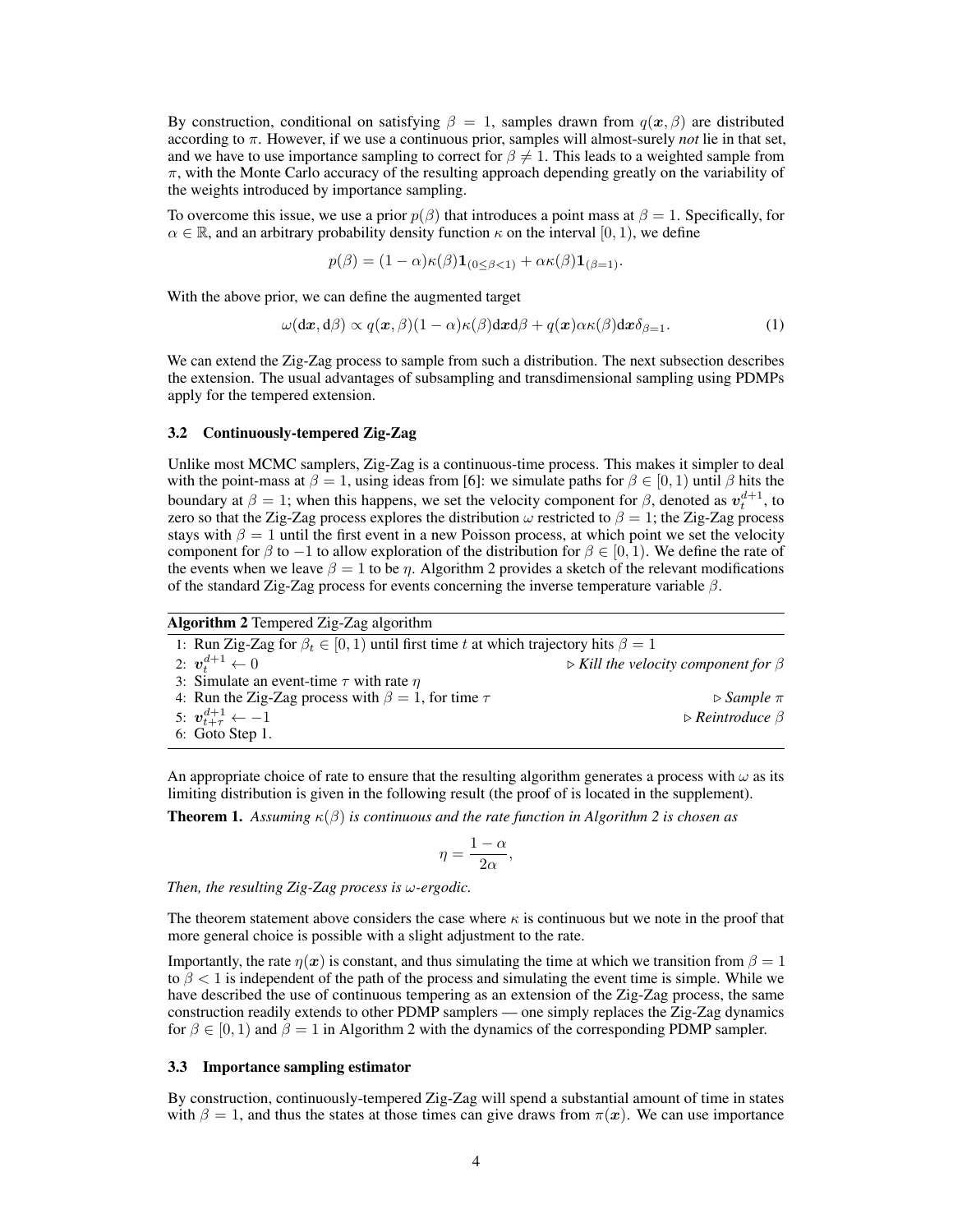sampling ideas from [12] to re-weight samples when  $0 \leq \beta < 1$  to give weighted samples from  $\pi(\boldsymbol{x})$ ; but this only applies if  $\kappa(\beta) \propto \xi^{1-\beta}$  for some constant  $\xi$ .

The idea of importance sampling is that, for  $\beta \in [0, 1)$  we can marginalise out  $\beta$  from  $\omega$ , and the marginal distribution for  $x$  is

$$
\omega_{[0,1)}(\boldsymbol{x}) = \int_0^1 \kappa(\beta) q(\boldsymbol{x}) \left(\frac{q_0(\boldsymbol{x})}{q(\boldsymbol{x})}\right)^{1-\beta} d\beta = q(\boldsymbol{x}) \int_0^1 \left(\frac{\xi q_0(\boldsymbol{x})}{q(\boldsymbol{x})}\right)^{1-\beta} d\beta.
$$

Defining  $\Delta(x) = \log q_0(x) + \log \xi - \log q(x)$ , the above is equal to

$$
q(\boldsymbol{x})\int_0^1 \exp\{(1-\beta)\Delta(\boldsymbol{x})\}d\beta = \exp\{\Delta(\boldsymbol{x})\}\Delta(\boldsymbol{x})^{-1}(1-\exp\{-\Delta(\boldsymbol{x})\}) = \frac{\exp\{\Delta(\boldsymbol{x})\}-1}{\Delta(\boldsymbol{x})}.
$$

Thus if we have this as our proposal distribution, then the corresponding importance sampling weights will be  $w(x) = \Delta(x)/[\exp{\{\Delta(x)\}} - 1]$ . This will involve additional post-sampling computation of the importance weights at the samples taken from the Zig-Zag trajectory.

## 3.4 Calibration of  $\kappa(\beta)$

The efficiency of continuous-tempering depends on an appropriate choice of  $\kappa$  and  $\alpha$ . Ideally, they should be chosen so to balance a non-negligible amount of time at  $\beta = 1$ , while simultaneously allowing occasional excursions to lower inverse temperatures to help mix, e.g. between modes.

For  $\beta \in [0, 1]$  define,  $Z(\beta) = \int_{\mathbb{R}^d} q(x, \beta) dx$ . The induced  $\beta$ -marginal of  $\omega$  for  $\beta_0 \in [0, 1)$  is

$$
\omega(\beta_0) = \frac{(1-\alpha)\kappa(\beta_0)Z(\beta_0)}{(1-\alpha)\int_0^1 \kappa(\beta)Z(\beta)d\beta + \alpha\kappa(1)Z(1)}
$$

.

The above suggests that an appropriate choice is  $\kappa(\beta) \propto Z(\beta)^{-1}$ , as this would both induce  $\beta$  to be marginally *uniform* under  $\omega$  for  $\beta \in [0, 1)$ , and cause the parameter  $\alpha$  to directly represent the probability that  $\beta = 1$  under  $\omega$ . When not using the important sampling strategy, the proposed approach is thus to choose  $\kappa(\beta) \propto \widehat{Z}(\beta)^{-1}$ , where  $\widehat{Z}(\beta) = \exp \left\{ \sum_{k=0}^{m-1} a_k \beta^k \right\}$  for some coefficients  $\{a_k\}_{k=0}^{m-1}$ that are estimated by regressing point estimates of  $\log Z(\beta)$  obtained via the path sampling identity. In practice, an estimate  $Z(\beta)$  can be obtained from a pilot run of the algorithm with  $\alpha \ll 1$  or using methods described in [11].

## 4 Numerical experiments

#### 4.1 Mixture of Gaussians

In our first example, the target corresponds to a mixture of Gaussian distributions with equal weights and variances so our target has unnormalised density

$$
q(\boldsymbol{x}) = \sum_{i=1}^K \exp\left(-\frac{1}{2\sigma^2}(\boldsymbol{x}-\boldsymbol{\mu}_i)^\top(\boldsymbol{x}-\boldsymbol{\mu}_i)\right),
$$

where  $K = 5$ ,  $\sigma^2 = 0.2$  and  $\{\boldsymbol{\mu}_1, ..., \boldsymbol{\mu}_5\}$  were generated uniformly on the region  $[0, 10] \times [0, 10]$ and are given in the supplementary material. Figure 1 plots the PDMP trajectories for the tempered and untempered Zig-Zag sampler, in addition to the trajectories for inverse temperature fixed at  $\beta = 1$ . For this example we choose  $q_0(x)$  as a Gaussian  $\mathcal{N}(\nu, \Sigma)$  centred at  $\nu = (5, 5)^T$  with covariance matrix  $\Sigma = 2I_2$ .

Table 1 displays the root-mean-square-error (RMSE) of the Monte Carlo estimates from the Zig-Zag and tempered Zig-Zag averaged over 20 runs. All methods were simulated for 50,000 event-times with the first 40% used as burnin in the standard Zig-Zag and used for both burn-in and estimating the polynomial  $\kappa(\beta)$  in the tempered samplers. The standard Zig-Zag is not able to explore the multiple modes yielding worse estimates of the first and second moments. We also compare to a direct Zig-Zag analogue of the continuously tempered HMC algorithm [12] where no mass is given to  $\beta = 1$  and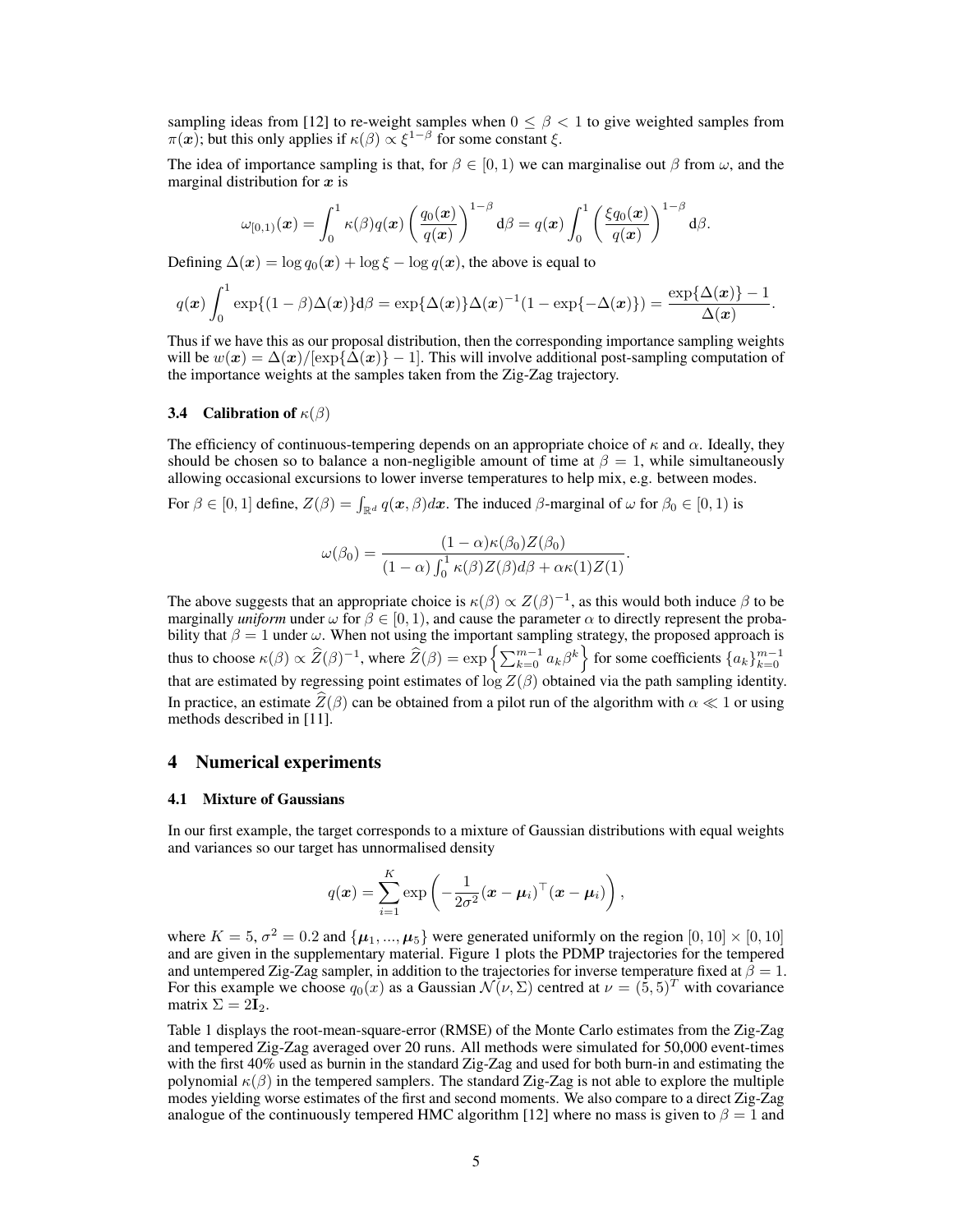

Figure 1: Trajectories of the Zig-Zag process simulated for 30,000 events for a multi-modal Gaussian mixture model, Zig-Zag (left) and continuously tempered Zig-Zag (right) with  $\alpha = 0.7$ .

| Method              | $\alpha$ | $\omega(\beta=1)$ | $\mathbb{E}[X_1]$ | $\mathbb{E}[X_2]$ | Root-mean-square error (RMSE)<br>$\mathbb{E}[X_1^2]$ | $\mathbb{E}[X_2^2]$ | Thinning<br>efficiency |
|---------------------|----------|-------------------|-------------------|-------------------|------------------------------------------------------|---------------------|------------------------|
| $Zig-Zag$           |          |                   | 2.557             | 2.740             | 30.577                                               | 31.761              | 0.057                  |
| Zig-Zag CT          | 0.8      | 0.789             | 0.650             | 0.741             | 7.898                                                | 7.182               | 0.080                  |
|                     | 0.7      | 0.703             | 0.399             | 0.683             | 4.563                                                | 6.418               | 0.090                  |
|                     | 0.5      | 0.499             | 0.329             | 0.539             | 4.199                                                | 4.930               | 0.114                  |
|                     | 0.3      | 0.302             | 0.304             | 0.453             | 3.216                                                | 4.155               | 0.139                  |
|                     | 0.2      | 0.197             | 0.294             | 0.472             | 3.756                                                | 4.617               | 0.153                  |
|                     | 0.1      | 0.097             | 0.349             | 0.389             | 3.987                                                | 4.198               | 0.167                  |
| $Zig-Zag$ $CT$ (IS) | $\theta$ | $\theta$          | 0.483             | 0.472             | 5.567                                                | 5.030               | 0.301                  |

Table 1: Recovery of first two moments of a Gaussian mixture (averaged over 20 replications).

 $\kappa(\beta) \propto 1$ , the estimator is based on importance sampling as defined in Section 3.3. Further details and boxplots showing variability of the estimated moments are given in the supplementary material.

We find that the tuning procedure yielded precise control over the time spent at  $\beta = 1$ , and that for  $\alpha$ between 0.1 and 0.3 the results are similar. Tempering with a point mass was found to give more efficient estimates of the first and second moments. This may be because the importance sampling estimate spends more time at  $\beta \approx 0$ . In addition to exhibiting lower RMSEs, the tempered versions of the Zig-Zag sampler have better computational properties. The thinning efficiency, measured as the proportion of proposals that result in an event-time simulation is  $\approx 0.06$  at  $\beta = 1$  but improves significantly when the sampler can transition to lower temperatures. While the importance sampling estimator for  $\beta = 0$  has the best thinning efficiency it requires additional post processing to evaluate the importance sampling weights.

#### 4.2 Transdimensional example

We apply the tempered Zig-Zag to the challenge of sampling a transdimensional distribution. Such target distributions arise naturally in variable selection problems. The resulting target (posterior) distribution is a discrete mixture of  $2^p$  models, where p is the number of variables in the dataset.

Such a setting produces a challenge, as typical samplers such as HMC do not extend naturally to such spaces. On the other hand, PDMPs have recently been extended to sample transdimensional distributions [6, 7, 4]. This extension employs within-model gradient information to efficiently explore the space and jumps between models when a parameter hits zero. The approach is beneficial as an informative likelihood function's gradient will direct less informative variables towards zero and more informative ones away from zero, aiding exploration of the sampler.

This example explores how tempering a target with a point mass can improve performance over the standard transdimensional Zig-Zag process. Specifically, we define a family of example problems of increasing difficulty in the sense that for higher values of an underlying parameter  $m$ , separation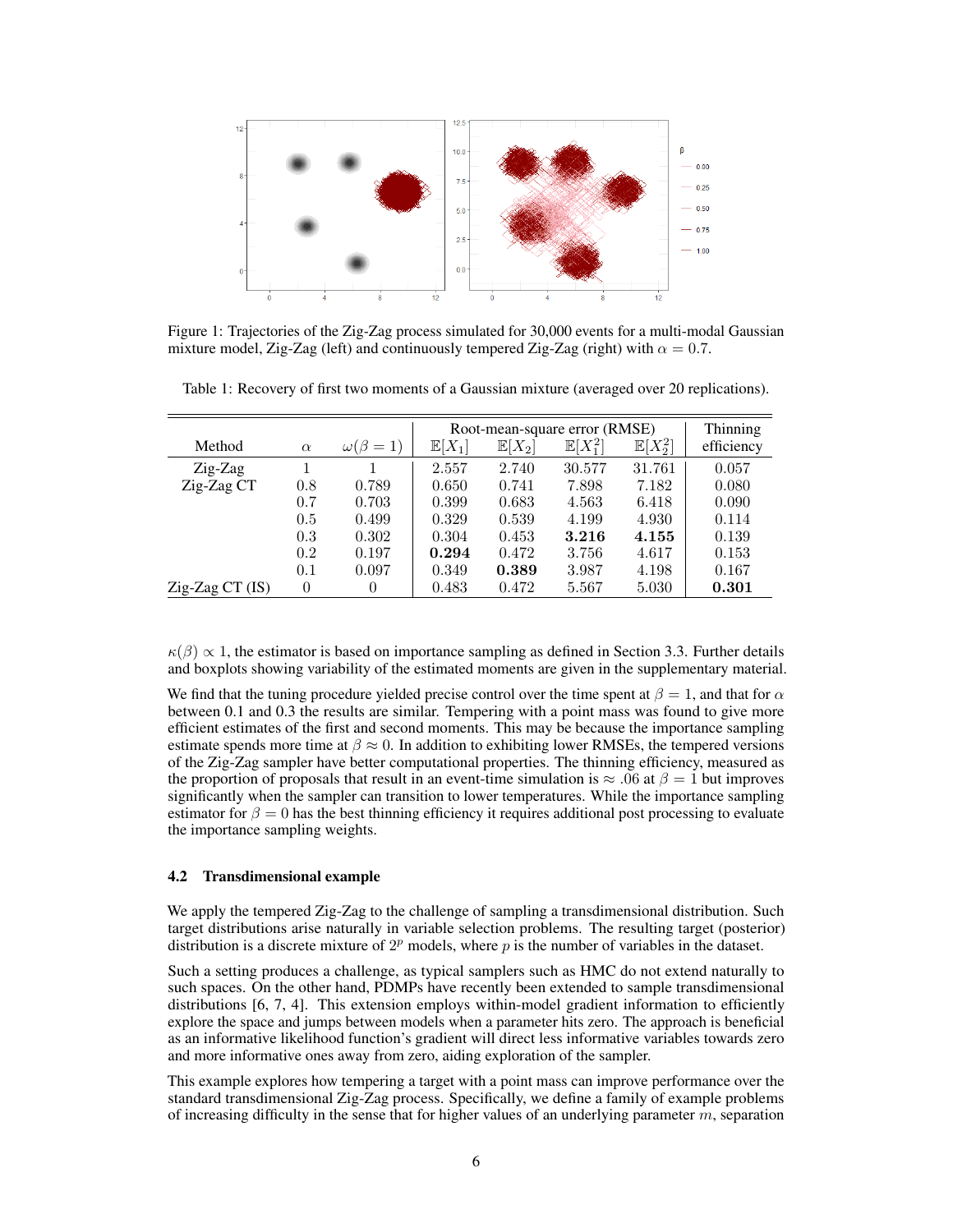between the mode of the slab component and the spike at zero is increased. Allow

$$
q(\boldsymbol{x}) = \prod_{i=1}^{2} (w\phi(x_i; m, \sigma^2) + (1 - w)\delta_0(x_i)),
$$
\n(2)

where  $\phi(x_i; m, \sigma^2)$  is the normal density and  $w = 0.5$  is the probability of a variable being included. We fix  $\sigma^2 = 0.5$  and increase m from  $m = 0$  to  $m = 4$ . To enable tempering, define

$$
q(\boldsymbol{x},\beta) = \prod_{i=1}^2 (w\phi(x_i;m\beta,\sigma^2) + (1-w)\delta_0(x_i)),
$$

where at  $\beta = 0$  the spike and slab is centred at zero, encouraging variables to enter and exit the model. While this is a somewhat artificial example, it is important to note that it encompasses precisely the situations which transdimensional PDMPs will find challenging, and allows us to explore robustness for increasing levels of pathology in the purest setting possible.

Figure 2 (rightmost panel) displays the dynamics of the tempered Zig-Zag for this problem for the choice of  $m = 4$ . Note that the standard transdimensional Zig-Zag process (bottom left) becomes stuck in a single model whilst its tempered counterpart is able to transition easily between models and thus visit the required areas for which each coordinate is equal to zero.



Figure 2: Sampling from (2) with  $m = 4$ . I. Exact samples from the spike-slab distribution. II. Standard Zig-Zag for  $10^4$  event-times. III. Tempered Zig-Zag trajectories with  $\alpha = 0.5$  for  $10^4$ event-times.

Table 2: Absolute error of marginal mean and probability of inclusion for  $X_1$  (averaged over 10 simulations for increasing  $m$  in (2)).

|                         |                | Mean Absolute Error |       |       |       |       |
|-------------------------|----------------|---------------------|-------|-------|-------|-------|
|                         |                | $m=0$               | $m=1$ | $m=2$ | $m=3$ | $m=4$ |
| $\mathbb{E}[X_1]$       | $Zig-Zag$      | 0.005               | 0.018 | 0.633 | 1.498 | 1.998 |
|                         | Zig-Zag CT     | 0.007               | 0.025 | 0.022 | 0.047 | 0.214 |
| $\mathbb{P}( X_1  > 0)$ | $Zig-Zag$      | 0.009               | 0.012 | 0.322 | 0.500 | 0.500 |
|                         | $Zig-Zag$ $CT$ | 0.010               | 0.023 | 0.008 | 0.018 | 0.055 |

Table 2 gives the absolute error for the Monte Carlo estimates of the marginal inclusion probabilities and marginal means. For lower  $m$ , the standard and tempered Zig-Zag perform similarly as the mode of the slab is close enough to ensure regular crossing of the zero-axis for the PDMP trajectories. However, as  $m$  increases, the marginal probabilities of inclusion tend to 1 and the standard Zig-Zag process becomes stuck in a single model.

### 4.3 Boltzmann machine relaxation

Following [15] and [12], the final example considers sampling a continuous relaxation of a Boltzmann machine distribution. Full details surrounding the derivation of the distribution can be found in [15,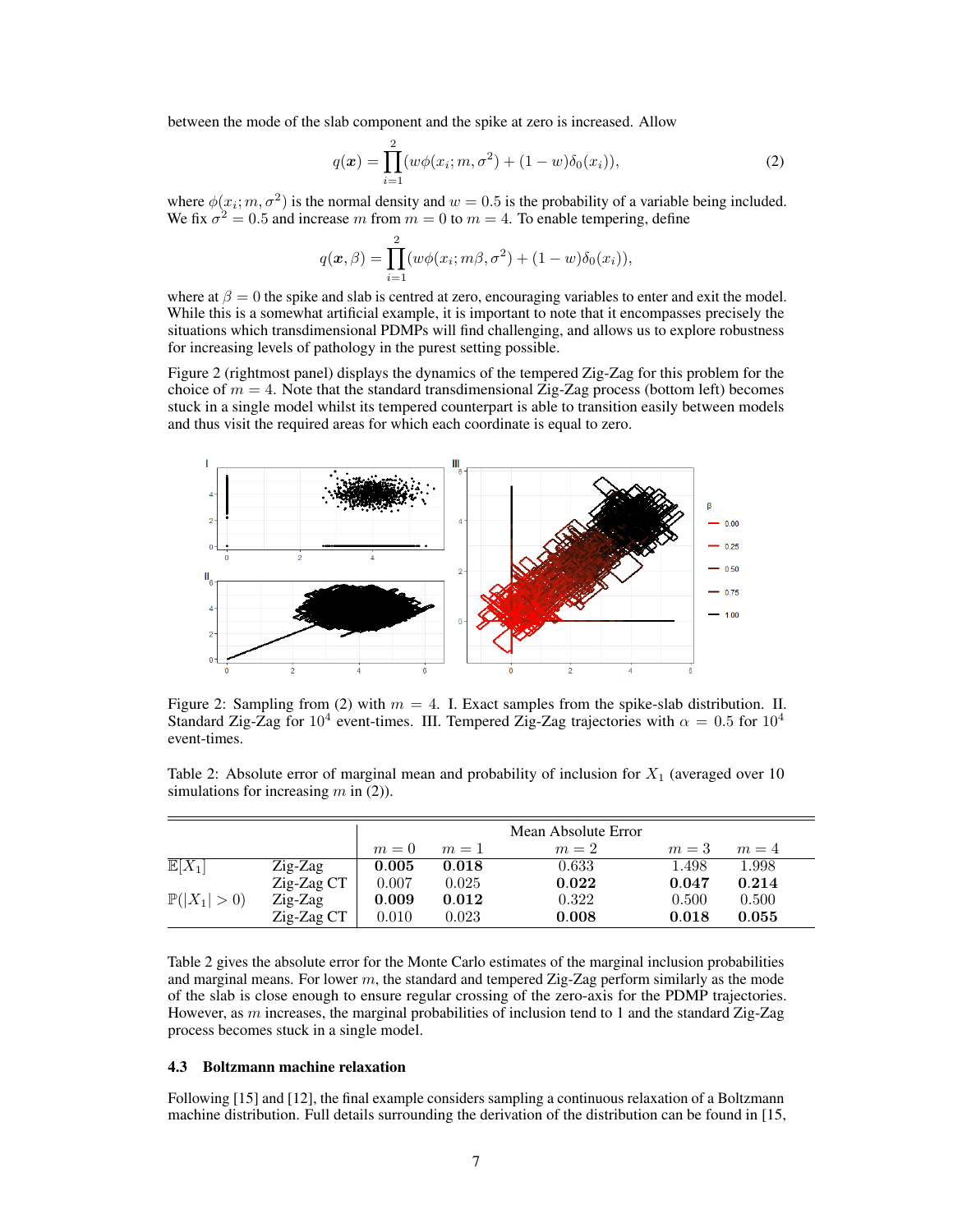Supplementary Material, Section D], though for the considered example the target density on  $\mathbb{R}^{d_r}$  is of the form

$$
q(\boldsymbol{x}) = \frac{2^{d_b}}{(2\pi)^{d_r/2}Z_b \exp(\frac{1}{2}\text{Tr}(\boldsymbol{D}))} \exp\left(-\frac{1}{2}\boldsymbol{x}^\top \boldsymbol{x}\right) \prod_{k=1}^{d_b} \cosh(\boldsymbol{q}_k^\top \boldsymbol{x} + b_k),
$$

where  $q_k$  denotes the k-th row of Q, which is a  $d_b \times d_r$  matrix such that  $QQ^\top = W + D$ , and D is an arbitrary diagonal matrix that ensures  $W + D$  is positive semi-definite. The above is a continuous relaxation of the Boltzmann Machine distribution on  $\{-1, 1\}^{d_b}$  with probability mass function

$$
q(\mathbf{s}) = Z_b^{-1} \exp\left(\frac{1}{2}\mathbf{s}^\top \mathbf{W} \mathbf{s} + \mathbf{s}^\top \mathbf{b}\right)
$$

.

The moments up to second order of the relaxation and the original (discrete) Boltzmann Machine distribution are related via  $\mathbb{E}[X] = Q^{\top} \mathbb{E}[S]$  and  $\mathbb{E}[XX^{\top}] = Q^{\top} \mathbb{E}[SS^{\top}] + I$ . We employ a similar experimental setup as in [15], namely a 28-dimensional example which allows for exact computation via enumeration of the moments of  $S$ , and hence in turn of  $X$  (the latter being useful for evaluating sampler performance). Table 3 displays the results. We find that the best performance is given by the Zig-Zag sampler with  $\alpha = 0.2$  which far outperforms the standard Zig-Zag  $\alpha = 1$  and importance sampling version of the sampler. For these experiments the tuning of  $\kappa$  is notably sub-optimal as the proportion of time spent at zero is not fully controlled by  $\alpha$ . Despite this, the samplers were able to outperform the importance sampling approach where  $\alpha = 0$  and the standard Zig-Zag. Further details on the experiment and specification of  $\kappa$  may be found in the supplementary material.

Table 3: Average root-mean-square error of the first and second moments of the Boltzmann machine relaxation averaged over 20 simulations reported to 3 decimal places.

|                     |          |                   |                   | Average RMSE        | Thinning   |
|---------------------|----------|-------------------|-------------------|---------------------|------------|
| Method              | $\alpha$ | $\omega(\beta=1)$ | $\mathbb{E}[X_k]$ | $\mathbb{E}[X_k^2]$ | efficiency |
| $Zig-Zag$           |          |                   | 1.304             | 2.456               | 0.146      |
| Zig-Zag CT          | 0.700    | 0.632             | 0.515             | 1.718               | 0.187      |
|                     | 0.500    | 0.417             | 0.493             | 1.563               | 0.219      |
|                     | 0.300    | 0.231             | 0.417             | 1.890               | 0.251      |
|                     | 0.200    | 0.145             | 0.296             | 1.089               | 0.267      |
|                     | 0.100    | 0.076             | 0.594             | 2.643               | 0.284      |
| $Zig-Zag$ $CT$ (IS) | 0        | 0                 | 0.566             | 3.580               | 0.505      |

# 5 Discussion

We present a general strategy to improve the performance of PDMP samplers on challenging targets. The approach uses an extended distribution that uses an inverse temperature which interpolates between a challenging distribution of interest and a tractable base distribution. At lower values of  $\beta$ the mixing will improve and we allow a pointmass at inverse at  $\beta = 1$  to attain exact samples from the distribution. As a proof of concept, a numerical study of these ideas surrounding the Zig-Zag sampler was employed. This revealed that there are considerable benefits to the proposed extensions, as well as to introducing the point mass at  $\beta = 1$ . We compared our tempering with a point-mass extension of the Zig-Zag to a version based on continuously tempered estimates that are given using importance sampling ideas from [12]. The importance sampling approach requires restrictive choice of  $\kappa$  and gave inferior performance. Our approach may be readily applied to other PDMP samplers and can incorporate assets of sampling with a PDMP such as sampling transdimensional spaces and using subsampling methods. Another avenue of research is in incorporating direct simulation from  $q_0$  when the sampler hits  $\beta = 0$  — such moves would be particularly useful when  $q_0$  is a tractable multimodal distribution.

## **References**

[1] J. Bierkens. Non-reversible Metropolis-Hastings. *Statistics and Computing*, 26(6):1213–1228, 2016.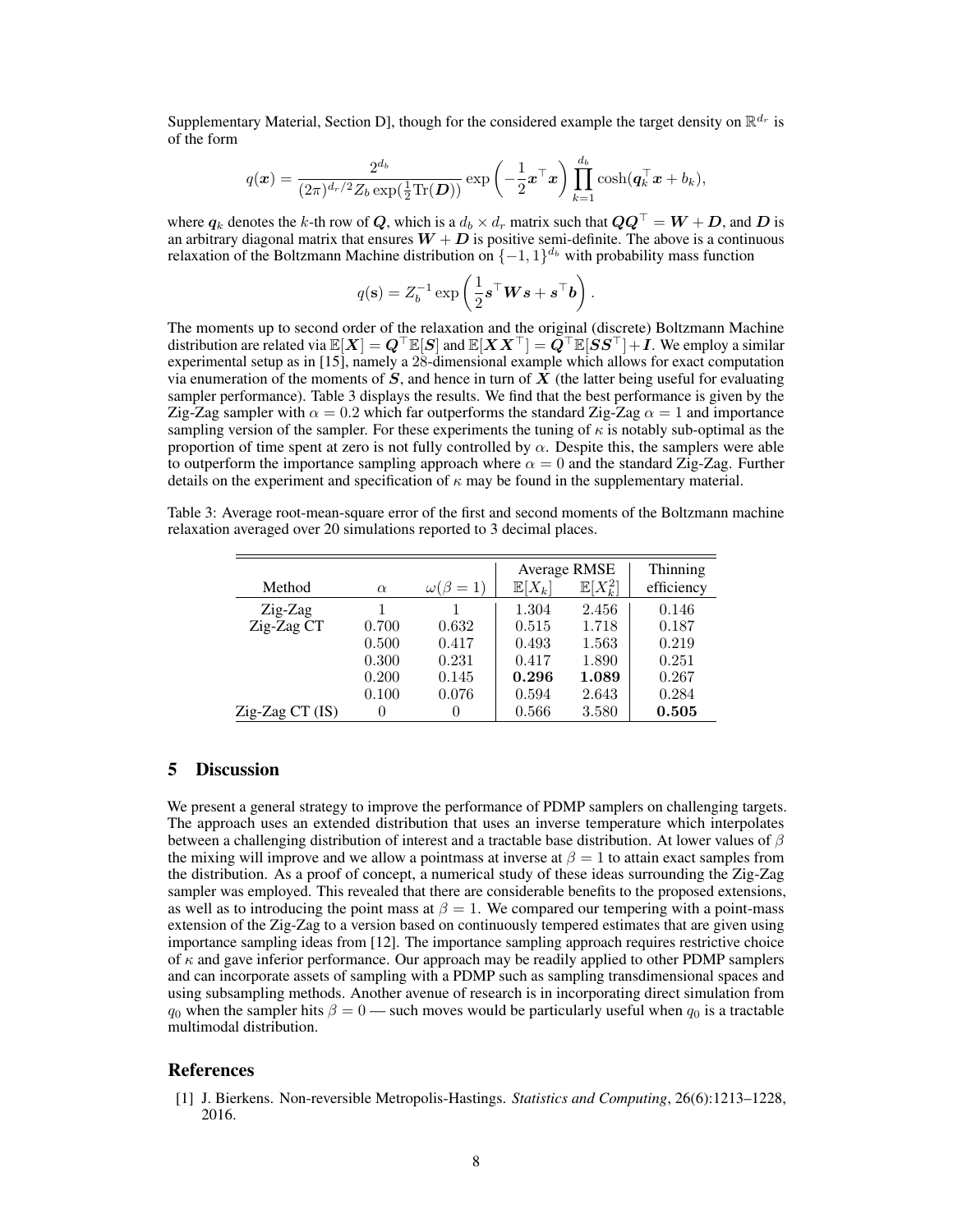- [2] J. Bierkens, P. Fearnhead, and G. Roberts. The zig-zag process and super-efficient sampling for Bayesian analysis of big data. *The Annals of Statistics*, 47(3):1288–1320, 2019.
- [3] J. Bierkens, S. Grazzi, K. Kamatani, and G. Roberts. The boomerang sampler. In *International Conference on Machine Learning*, pages 908–918. PMLR, 2020.
- [4] J. Bierkens, S. Grazzi, F. van der Meulen, and M. Schauer. Sticky PDMP samplers for sparse and local inference problems. *arXiv.2103.08478*, 2021.
- [5] A. Bouchard-Côté, S. J. Vollmer, and A. Doucet. The bouncy particle sampler: A nonreversible rejection-free Markov chain Monte Carlo method. *Journal of the American Statistical Association*, 113(522):855–867, 2018.
- [6] A. Chevallier, P. Fearnhead, and M. Sutton. Reversible jump PDMP samplers for variable selection. *arXiv:2010.11771*, 2020.
- [7] A. Chevallier, S. Power, A. Q. Wang, and P. Fearnhead. PDMP Monte Carlo methods for piecewise-smooth densities. *arXiv:2111.05859*, 2021.
- [8] M. H. A. Davis. *Markov Models and Optimization*. Monographs on Statistics and Applied Probability. Springer Science and Business Media, 1993.
- [9] P. Diaconis, S. Holmes, and R. M. Neal. Analysis of a nonreversible Markov chain sampler. *Annals of Applied Probability*, pages 726–752, 2000.
- [10] P. Fearnhead, J. Bierkens, M. Pollock, and G. O. Roberts. Piecewise deterministic Markov processes for continuous-time Monte Carlo. *Statistical Science*, 33(3):386–412, 2018.
- [11] A. Gelman and X.-L. Meng. Simulating normalizing constants: From importance sampling to bridge sampling to path sampling. *Statistical science: a review journal of the Institute of Mathematical Statistics*, 13(2):163–185, 1998.
- [12] M. M. Graham and A. J. Storkey. Continuously tempered Hamiltonian Monte Carlo. In *Proceedings of the Thirty-Third Conference on Uncertainty in Artificial Intelligence (UAI)*, 2017.
- [13] E. Marinari and G. Parisi. Simulated tempering: a new Monte Carlo scheme. *EPL (Europhysics Letters)*, 19(6):451, 1992.
- [14] R. M. Neal. MCMC using Hamiltonian dynamics. *Handbook of Markov chain Monte Carlo*, 2 (11):2, 2011.
- [15] C. Nemeth, F. Lindsten, M. Filippone, and J. Hensman. Pseudo-extended Markov chain Monte Carlo. *Advances in Neural Information Processing Systems*, 32, 2019.
- [16] F. Pagani, A. Chevallier, S. Power, T. House, and S. Cotter. NuZZ: numerical Zig-Zag sampling for general models, 2020. https://arxiv.org/abs/2003.03636.
- [17] E. A. J. F. Peters and G. de With. Rejection-free Monte Carlo sampling for general potentials. *Physical Review E*, 85(2):026703, 2012.
- [18] M. Sutton and P. Fearnhead. Concave-Convex PDMP-based sampling. *arXiv:2112.12897*, 2021.
- [19] R. H. Swendsen and J.-S. Wang. Replica Monte Carlo simulation of spin-glasses. *Physical review letters*, 57(21):2607, 1986.
- [20] G. Vasdekis and G. O. Roberts. Speed up zig-zag. *arXiv:2103.16620*, 2021.
- [21] C. Wu and C. P. Robert. Coordinate sampler: a non-reversible Gibbs-like MCMC sampler. *Statistics and Computing*, 30(3):721–730, 2020.
- [22] Y. Yao, C. Cademartori, A. Vehtari, and A. Gelman. Adaptive path sampling in metastable posterior distributions. *arXiv:2009.00471*, 2020.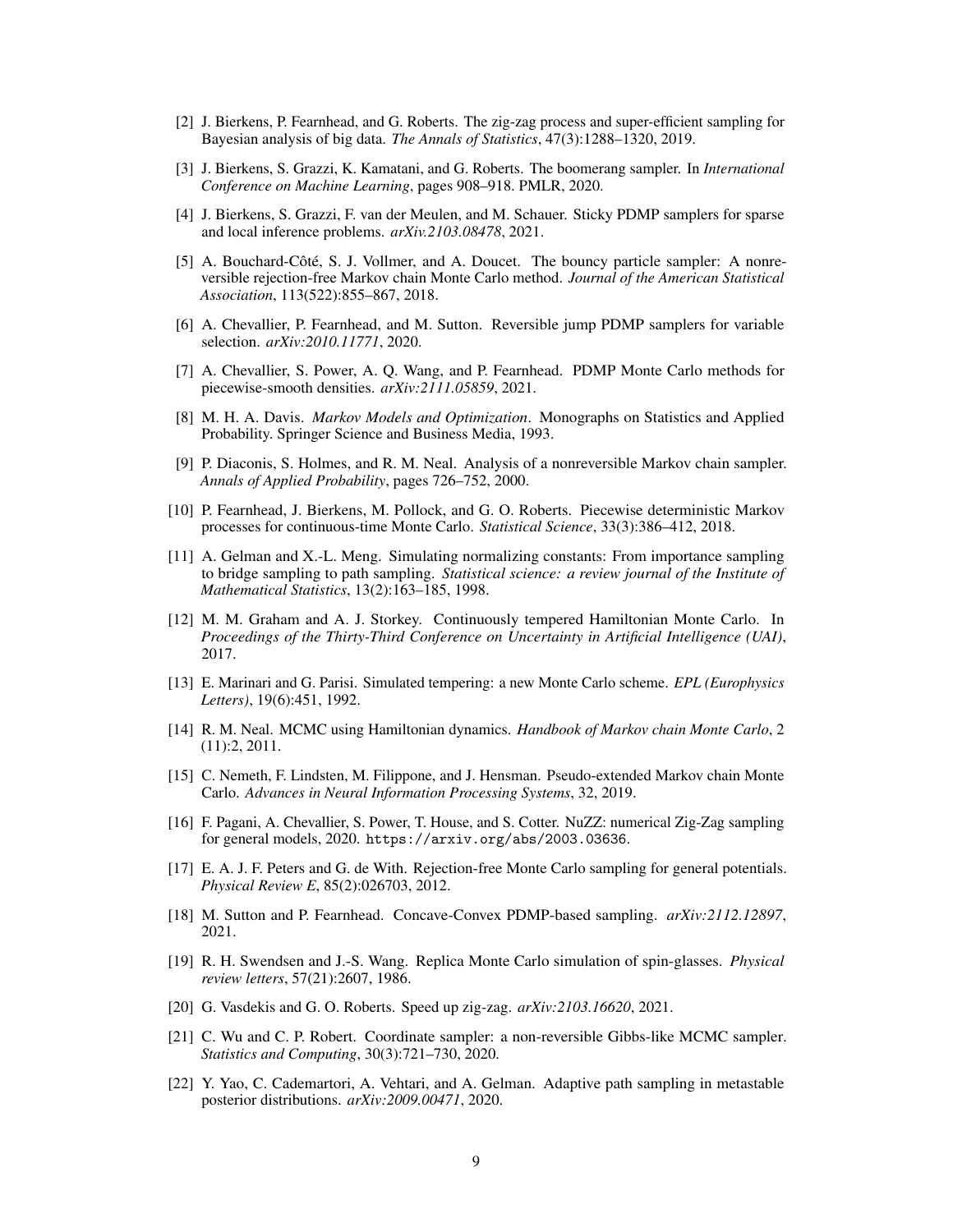# Supplementary Material: Continuously-Tempered PDMP samplers

## 1 Proof of Theorem 1

The measure  $q(x, \beta)p(\beta)dxd\beta$  has a density on the open set  $\mathbb{R}^d \times [0, 1)$ . We will sample it using the Zig-Zag process on the extended space  $E_0 = (\mathbb{R}^d \times [0,1)) \times \{-1,1\}^{d+1}$ . On the other hand, the measure  $\delta_{\beta=1}q(x)dx$  is essentially a density on  $\mathbb{R}^d$ . We will sample it using Zig-Zag on the extended space  $F = \mathbb{R}^d \times \{-1, 1\}^d$ .

Following the construction of [6, 5], we "stitch"  $E_0$  and F together through an active boundary. Let  $B^{in}$  be the "entrance" boundary at the temperature  $\beta = 1$ :  $B^{in} = (\mathbb{R}^d \times \{1\}) \times (\{-1, 1\}^d \times \{-1\})$ , and let  $B^{out}$  be the "exit" boundary  $B^{out} = (\mathbb{R}^d \times \{1\}) \times (\{-1, 1\}^d \times \{1\}).$ 

The process  $Z_t$  is as follows: when in  $E_0$ , should it hit the boundary  $B^{out}$  at time  $t^-$ , i.e.  $Z_t$ -  $\in B^{out}$ , it jumps to F at time t:  $Z_t \in F$ . Note that the process  $Z_t$  never enters  $B^{out}$ . When in F, the process jumps back to the entrance boundary  $B^{in}$  with rate  $\eta(z)$ . The state space is:

$$
E = E_0 \cup B^{in} \cup F.
$$

More precisely, if  $Z_{t-} \in B^{out}$ , then  $Z_t = g(Z_{t-})$  with g being the projection that removes the temperature coordinate and velocity:

$$
g: B^{out} \to F
$$

$$
(\mathbf{x}, 1, \mathbf{v}, 1) \mapsto (\mathbf{x}, \mathbf{v}).
$$

Conversely, if the process jumps from F to  $B^{in}$  at time t then  $Z_t = f(Z_{t-})$  with

$$
f: F \to B^{in}
$$
  

$$
(\mathbf{x}, \mathbf{v}) \mapsto (\mathbf{x}, 1, \mathbf{v}, -1).
$$

With this construction, we use Theorem 2 of [6] and follow the proof of Theorem 3 of [6] for our setting to show that  $\omega$  will be invariant for the process if

$$
\eta(\boldsymbol{x}) = \frac{q(\boldsymbol{x},1)\kappa(1^-)}{q(\boldsymbol{x})\kappa(1)}\frac{1-\alpha}{2\alpha} = \frac{\kappa(1^-)}{\kappa(1)}\frac{1-\alpha}{2\alpha}.
$$

Intuitively, this result is obtained by choosing an  $\eta$  that balances the flows  $E_0 \cup B^{in} \to F$  and  $F \to$  $E_0 \cup B^{in}$ . Starting from the target distribution, the amount of mass that flows through a point  $z =$  $(x, 1, v, 1) \in B^{out}$  to  $(x, v) \in \overline{F}$  during a time interval of length dt is  $\frac{1}{2^{d+1}} q(x, 1) \kappa(1^-)(1-\alpha) dt$ . Conversely, the amount of mass that flows through a point  $z = (x, v) \in F$  to  $(x, 1, v, -1) \in E_0$  is  $\frac{1}{2^d}q(x)\kappa(1)\alpha\eta(x)dt$ . Hence, the previous choice of  $\eta$  balances the flows out.

## 2 Continuously-tempered Zig-Zag rates

When sampling in  $E_0$ , the Zig-Zag process has a rate for each component of x,

$$
\lambda_{\boldsymbol{x}^j}(\boldsymbol{z}) = \max(0, -\boldsymbol{v}^j \partial_{\boldsymbol{x}^j} \log q(\boldsymbol{x}, \beta)) \quad j = 1, \dots, d,
$$
 (1)

and an additional rate for the inverse temperature  $\beta$ ,

$$
\lambda_{\beta}(\boldsymbol{z}) = \max(0, -\boldsymbol{v}^{d+1}(\partial_{\beta}\log q(\boldsymbol{x}, \beta) + \partial_{\beta}\log \kappa(\beta)).
$$

When sampling in  $F$ , there are  $d$  rates

 $\lambda_{\boldsymbol{x}^j}(\boldsymbol{z}) = \max(0, -\boldsymbol{v}^j \partial_{\boldsymbol{x}^j} \log q(\boldsymbol{x})) \quad j = 1, \dots, d,$ 

which correspond to those given in (1) since by definition  $q(x, \beta = 1) = q(x)$ .

Preprint. Under review.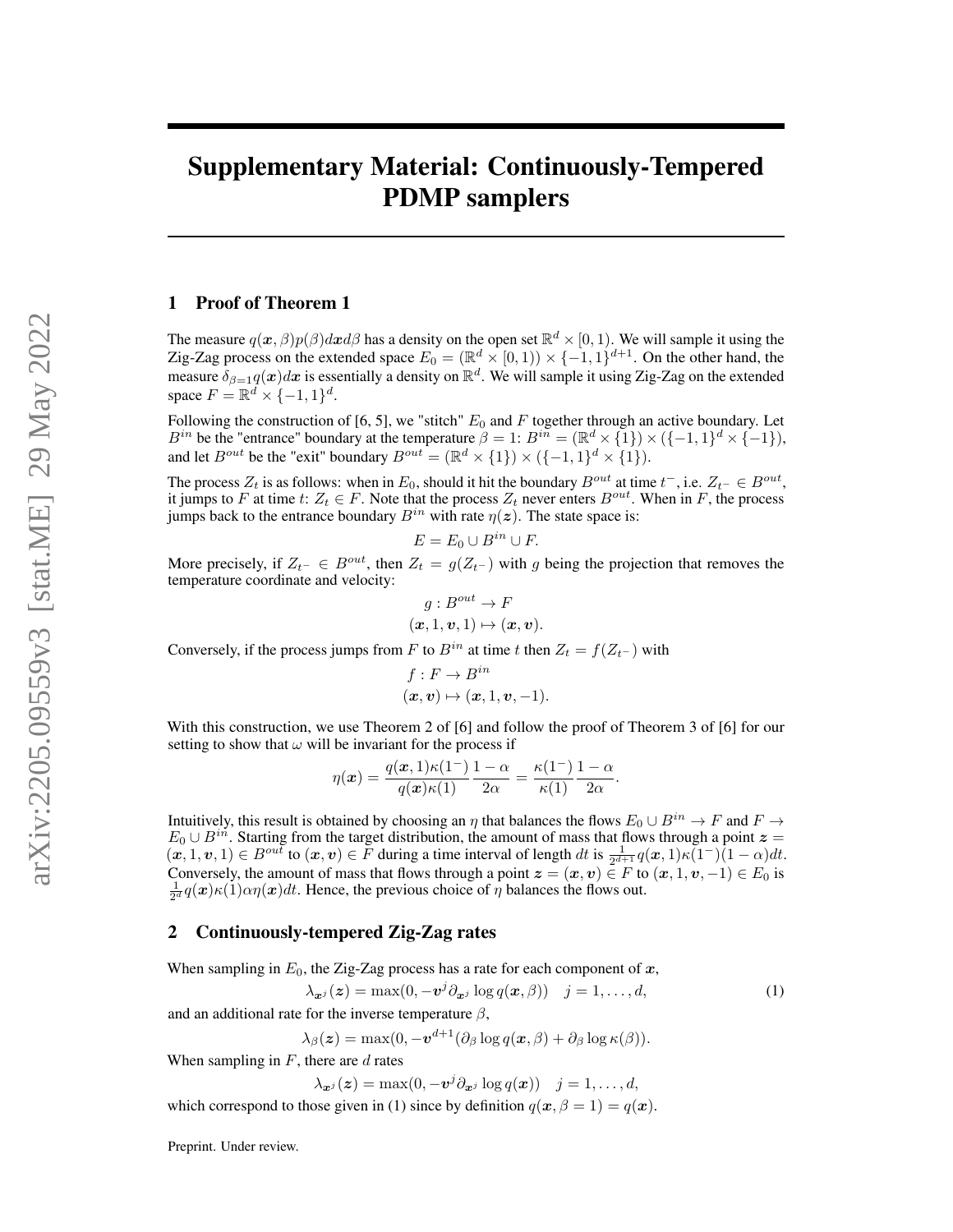## 3 Simulation via thinning

The main practical challenge with simulating the Zig-Zag process, for example with Algorithm 1, is simulating the event times. Whilst the event times depend on the state, as the state-dynamics are deterministic until the next event, these can be re-expressed as rates that depend only on time. To see this consider the *i*th event, and assume that we are at time t and the current state is  $z_t$ . Until there is the next event (which could be any of the  $d$  possible events), the state will evolve as  $z_{t+h} = (x_t + hv_t, v_t)$ , thus the rate until the next event of type *i* will be

$$
\tilde{\lambda}_i(h) = \lambda_i(\boldsymbol{z}_{t+h}) = \max(0, \boldsymbol{v}_t^i \partial_{\boldsymbol{x}^i} U(\boldsymbol{x}_t + h \boldsymbol{v}_t)).
$$

Simulating a Zig-Zag process thus requires simulating events of an inhomogeneous Poisson processes of rates  $\tilde{\lambda}_i(t)$ . We sample a random variable u uniformly in [0, 1] and the next event time is the time t such that:

$$
\int_0^t \tilde{\lambda}_i(s)ds = -\log(u). \tag{2}
$$

In practice, solving this equation analytically is only possible for a restricted class of rate  $\lambda$ , such as rates that are piecewise constant or piecewise linear functions of time. Where we can not simulate event times directly, we can use an approach called *thinning*.

We find an upper rate  $\lambda_i^+(s)$  such that  $\tilde{\lambda}_i(s) \leq \lambda_i^+(s)$  for all s, and such that we can simulate events at rate  $\lambda_i^+$  directly. We then propose events at this larger rate, and accept each proposed event with probability  $\tilde{\lambda}_i(t)/\lambda_i^+(t)$ .

The thinning method requires computing an upper bound  $\bar{\lambda}_i$ . The computational efficiency of the resulting algorithm for simulating the Zig-Zag process is directly related to the quality (tightness) of the upper bound: a loose upper bound will lead to many rejections and therefore wasted simulation effort. We note that one useful approach for constructing appropriate upper bounds in Lemma 1 below. This approach has been used many times [2–5] to construct thinning bounds and is repeated here for completeness — further details may be found in the derivation from Section 3.3 of [1].

**Lemma 1.** Suppose there exists a matrix  $M = (M_{ij})_{i,j=1}^d \in \mathbb{R}^{d \times d}$  such that for every  $x \in \mathbb{R}^d$ and element of the Hessian  $H(x) = (-\partial_i \partial_j \log q(x))_{i,j=1}^d$ , we have  $|H(x)_{i,j}| \leq M_{i,j}$  then the *following linear bound*

$$
\lambda_i(s) = \max(0, -\boldsymbol{v}^i \partial_{\boldsymbol{x}^i} \log q(\boldsymbol{x} + s\boldsymbol{v})) \le \max(0, a_i + b_i s)
$$

*where*  $a_i = -\boldsymbol{v}^i \partial_{\boldsymbol{x}^i} \log q(\boldsymbol{x})$  *and*  $b_i = \sum_{j=1}^d M_{ij}$ *.* 

*Proof.* The following in-time bound holds

$$
\frac{d}{ds}\left[-\boldsymbol{v}^i\partial_{\boldsymbol{x}^i}\log q(\boldsymbol{x}+s\boldsymbol{v})\right]=-\boldsymbol{v}^i\sum_{j=1}^d\boldsymbol{v}^j\partial_{\boldsymbol{x}^j}\partial_{\boldsymbol{x}^i}\log q(\boldsymbol{x}+s\boldsymbol{v})\leq \sum_{j=1}^d M_{ij}
$$

from which,  $\max\left(0, -\bm{v}^i\partial_{\bm{x}^i}\log q(\bm{x}+s\bm{v})\right)\leq \max\left(0, -\bm{v}^i\partial_{\bm{x}^i}\log q(\bm{x})+s\sum_{j=1}^d M_{ij}\right)$ .  $\Box$ 

We note also that numerical approaches to simulating the event times have been proposed [10].

## 4 Thinning bounds for geometric tempering

If one can use Lemma 1 to simulate the Zig-Zag at inverse temperature  $\beta = 0$  and  $\beta = 1$ , then implementing thinning for the geometrically tempered target is trivial. This approach assumes standard geometric tempering  $q(x, \beta) = q_0(x)^{1-\beta} q(x)^{\beta}$  and  $\kappa(\beta) = \exp(-\sum_{k=0}^{m} \psi_k \beta^k)$  where  $\psi_k \in \mathbb{R}$  are constants chosen according to Section 3.4.

Suppose we have matrices M and  $M^0$  which bound the Hessians of the target  $H(x)$  and base  $H_0(x)$ distributions.

The rate function for the movement in the  $x^j$  coordinate will depend on

$$
\partial_{\boldsymbol{x}^j}\log q(\boldsymbol{x},\beta)=\beta\partial_{\boldsymbol{x}^j}\log q(\boldsymbol{x})+(1-\beta)\partial_{\boldsymbol{x}^j}\log q_0(\boldsymbol{x}).
$$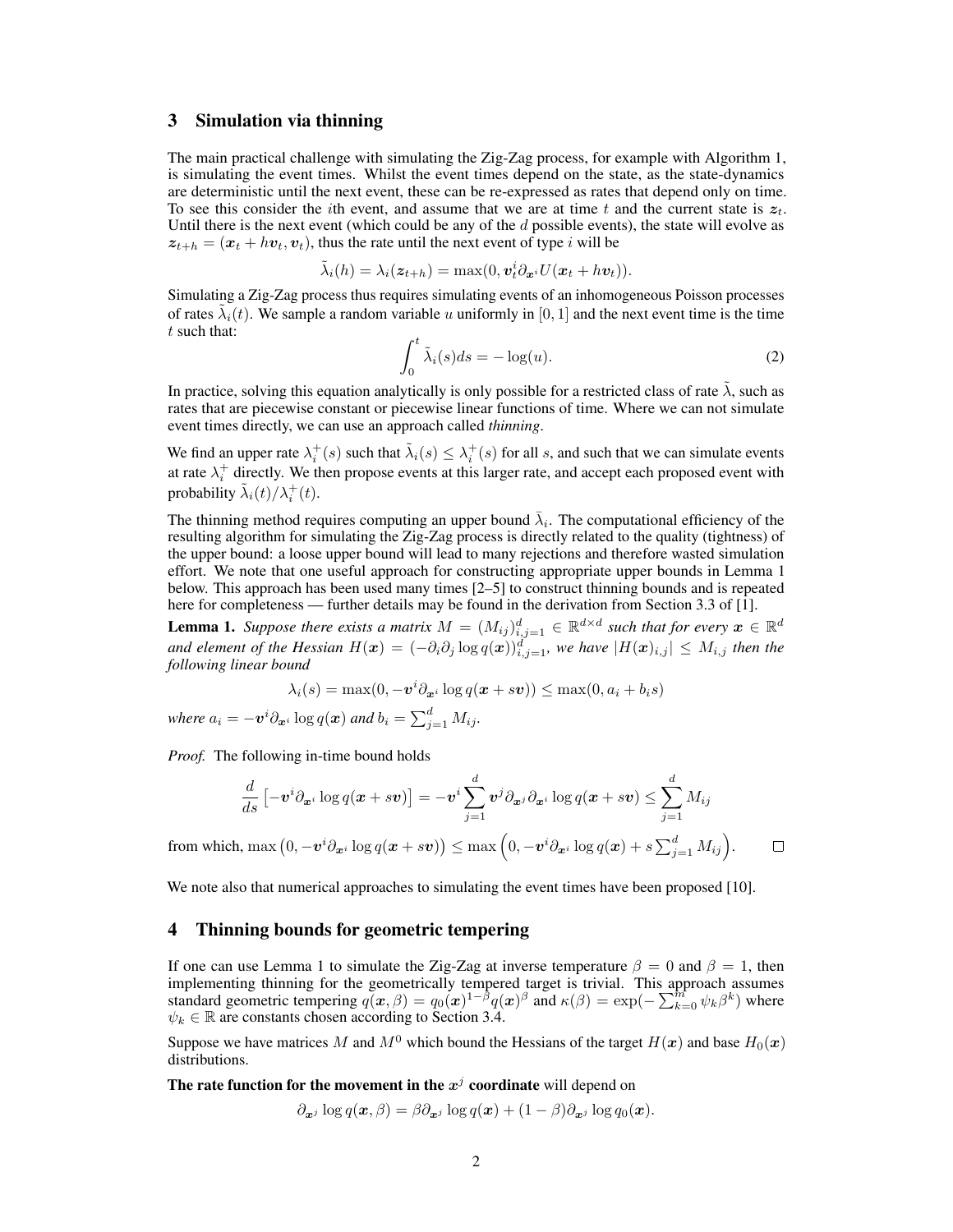The following bound  $\lambda(s) \leq \overline{\lambda}(s)$  applies

$$
\bar{\lambda}(s) = \max(0, (\beta + \mathbf{v}^{d+1}s)(a_q + b_q s) + (1 - (\beta + \mathbf{v}^{d+1}s))(a_{q_0} + b_{q_0}s))
$$

where

$$
a_q = -\mathbf{v}^j \partial_{\mathbf{x}^j} \log q(\mathbf{x}), \qquad a_{q_0} = -\mathbf{v}^j \partial_{\mathbf{x}^j} \log q_0(\mathbf{x})
$$

$$
b_q = \sum_{j=1}^d M_{ji} \qquad b_{q_0} = \sum_{j=1}^d M_{ji}^0.
$$

Further simplification gives,

$$
\bar{\lambda}(s) = \max(0, a + bs + cs^2)
$$
\n(3)

where  $a = \beta a_q + (1 - \beta)a_{q_0}, \ b = \mathbf{v}^{d+1}(a_q - a_{q_0}) + \beta b_q + (1 - \beta)b_{q_0}, \text{ and } c = \mathbf{v}^{d+1}(b_q - b_{q_0}).$ The rate function for the movement in the  $\beta$  coordinate will depend on

$$
\partial_{\beta}\left[\log \kappa(\beta) + \log q(\boldsymbol{x}, \beta)\right] = -\sum_{k=1}^{m-1} k \psi_k \beta^{k-1} + \log q(\boldsymbol{x}) - \log q_0(\boldsymbol{x}).
$$

The following in-time bound holds for  $q$  and an analogous bound holds for  $q_0$ 

$$
\frac{d}{ds^2} \left[ -\mathbf{v}^{d+1} \log q(\mathbf{x} + s\mathbf{v}) \right] = \frac{d}{ds} \left[ -\mathbf{v}^{d+1} \sum_{j=1}^d \mathbf{v}^j \partial_{\mathbf{x}^j} \log q(\mathbf{x} + s\mathbf{v}) \right]
$$
  

$$
= -\mathbf{v}^{d+1} \sum_{i=1}^d \mathbf{v}^i \sum_{j=1}^d \mathbf{v}^j \partial_{\mathbf{x}^i} \partial_{\mathbf{x}^j} \log q(\mathbf{x} + s\mathbf{v})
$$
  

$$
\leq \sum_{i=1}^d \sum_{j=1}^d M_{ij},
$$

from which,

$$
-\boldsymbol{v}^{d+1}\log q(\boldsymbol{x}+s\boldsymbol{v})\leq a_q+b_q s+c_q s^2
$$

where

$$
a_q = -\mathbf{v}^{d+1} \log q(\mathbf{x}),
$$
  $b_q = -\mathbf{v}^{d+1} \sum_{j=1}^d \mathbf{v}^j \partial_{\mathbf{x}^j} \log q(\mathbf{x}),$   $c_q = \frac{1}{2} \sum_{i=1}^d \sum_{j=1}^d M_{ij}.$ 

The rate function for the inverse temperature  $\beta$  may be bounded by

$$
\bar{\lambda}(s) = \max(0, -\sum_{k=1}^{m-1} k\psi_k(\beta + s\mathbf{v}^{d+1})^{k-1} + a_q + b_q s + c_q s^2 + a_{q+0} + b_{q_0} s + c_{q_0} s^2). \tag{4}
$$

The rates from (3) and (4) are polynomial in s, so thinning can be implemented using the approach of [11].

## 5 Thinning in the Examples

In Examples 1 and 3, we use geometric tempering from an approximating multivariate-Gaussian distribution. Thinning is implemented using the arguments from section 4 and bounds on the Hessians for the base and target distributions.

# 5.1 Hessian bound for a multivariate Gaussian

One common choice for a base distribution is a  $d$ -dimensional multivariate Gaussian. Here

$$
q(\boldsymbol{x}) = \frac{1}{\sqrt{(2\pi)^d} \Sigma} \exp\left(-\frac{1}{2}(\boldsymbol{x} - \boldsymbol{\mu})^\top \Sigma^{-1}(\boldsymbol{x} - \boldsymbol{\mu})\right)
$$

where the Hessian is  $H(x) = (-\partial_i \partial_j \log q(x))_{i,j=1}^d$  so we have the upper-bound  $|H(x)| \leq M$ where  $M_{ij} = |\Sigma_{ij}^{-1}|$ .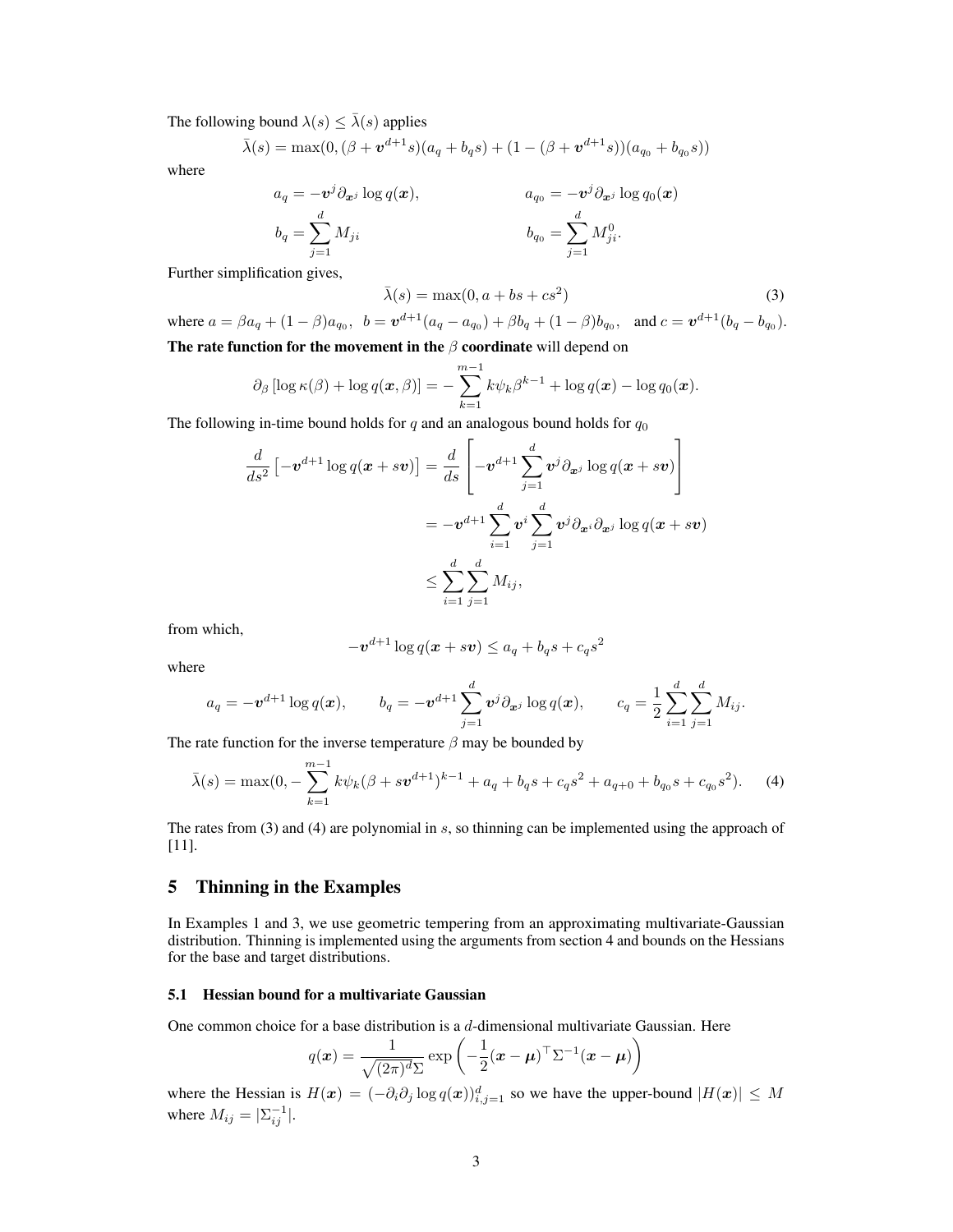#### 5.2 Hessian bound for mixture of Gaussians

The target has un-normalised density,

$$
q(\boldsymbol{x}) = \sum_{k=1}^K \exp\left(-\frac{1}{2\sigma^2}(\boldsymbol{x}-\boldsymbol{\mu}_k)^\top(\boldsymbol{x}-\boldsymbol{\mu}_k)\right),
$$

Following the argument in Section 4, it suffices to find a matrix that bounds the Hessian of  $\log q(x)$ . Since q is the mixture of independent Gaussians it also follows that  $H(\mathbf{x})_{i,j} = 0$  for  $i \neq j$ .

Let 
$$
\phi_k(x) = \exp\left(-\frac{1}{2\sigma^2}(\boldsymbol{x} - \boldsymbol{\mu}_k)^\top(\boldsymbol{x} - \boldsymbol{\mu}_k)\right)
$$
 then,  

$$
\partial_{\boldsymbol{x}^i} \log q(x) = \frac{\sum_{k=1}^K \phi_k(\boldsymbol{x}) \frac{1}{\sigma^2}(\boldsymbol{x}^i - \boldsymbol{\mu}_k^i)}{\sum_{k=1}^K \phi_k(\boldsymbol{x})} = \frac{1}{\sigma^2} \left(\boldsymbol{x}^i - \frac{1}{q(\boldsymbol{x})} \sum_{k=1}^K \boldsymbol{\mu}_k^i \phi_k(\boldsymbol{x})\right)
$$

with second derivative,

$$
\partial_{\boldsymbol{x}^i} \partial_{\boldsymbol{x}^i} \log q(\boldsymbol{x}) = \frac{1}{\sigma^2} \left( 1 + \frac{1}{\sigma^2} \left[ \sum_{k=1}^K (\boldsymbol{\mu}_k^i)^2 \frac{\phi_k(\boldsymbol{x})}{q(\boldsymbol{x})} - \left( \sum_{k=1}^K \boldsymbol{\mu}_k^i \frac{\phi_k(\boldsymbol{x})}{q(\boldsymbol{x})} \right)^2 \right] \right)
$$
  

$$
\leq \frac{1}{\sigma^2} \left( 1 + \frac{1}{\sigma^2} \frac{1}{4} (M^i - m^i)^2 \right)
$$

where  $M^i = \max_k {\{\mu_k^i\}}$  and  $m^i = \min_k {\{\mu_k^i\}}$  and the bound follows from Popovicius inequality. We have the bound  $|H(x)| \le M$  where  $M_{ij} = 0$  for  $i \ne j$  and  $M_{i,i} = \frac{1}{\sigma^2} \left(1 + \frac{1}{\sigma^2} \frac{1}{4} (M^i - m^i)^2\right)$ otherwise.

## 5.3 Boltzmann machine relaxation

The target has un-normalised density,

$$
q(\boldsymbol{x}) = \frac{2^{d_b}}{(2\pi)^{d_r/2}Z_b \exp(\frac{1}{2}\text{Tr}(\boldsymbol{D}))} \exp\left(-\frac{1}{2}\boldsymbol{x}^\top \boldsymbol{x}\right) \prod_{k=1}^{d_b} \cosh(q_k^\top \boldsymbol{x} + b_k).
$$

Following the argument from Section 2, it suffices to find a bound on the Hessian matrix. The first order derivatives are

$$
-\nabla_{\boldsymbol{x}}\log q(\boldsymbol{x})=\boldsymbol{x}-\sum_{k=1}^{d_b}\boldsymbol{q}_k\tanh(\boldsymbol{q}_k^\top\boldsymbol{x}+b_k)
$$

and the Hessian matrix is

$$
H(\boldsymbol{x}) = \boldsymbol{I} - \sum_{k=1}^{d_b} \boldsymbol{q}_k \boldsymbol{q}_k^{\top} \mathrm{sech}^2(\boldsymbol{q}_k^{\top} \boldsymbol{x} + b_k).
$$

As  $0 \le \operatorname{sech}^2(t) \le 1$  we have

$$
H(\boldsymbol{x}) \leq \boldsymbol{I} - \sum_{k=1}^{d_b} \min[0, \boldsymbol{q}_k \boldsymbol{q}_k^\top] = M^+, \qquad H(\boldsymbol{x}) \geq -\sum_{k=1}^{d_b} \max[0, \boldsymbol{q}_k \boldsymbol{q}_k^\top] = M^-.
$$

We have the bound  $|H(x)| \leq M$  where  $M = \max(|M^+|, |M^-|)$ . Thinning may be implemented using the argument from Section 4.

#### 5.4 Transdimensional example

The transdimensional example does not use geometric tempering, but the bounds are simple to construct. The tempering is

$$
q(\boldsymbol{x},\beta) = \prod_{i=1}^2 (w\phi(\boldsymbol{x}^i;m\beta,\sigma^2) + (1-w)\delta_0(\boldsymbol{x}^i)),
$$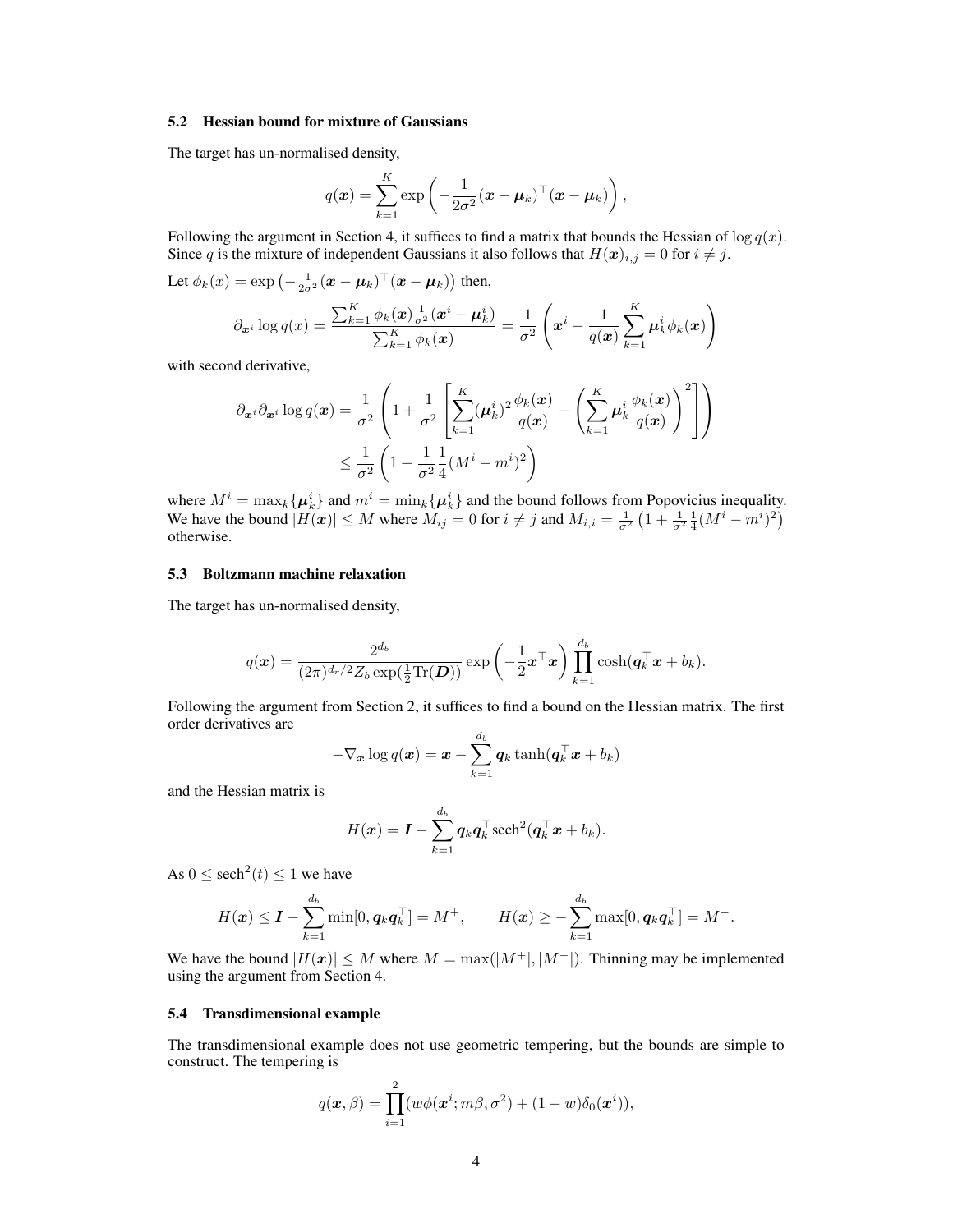where  $\phi$  is the normal density function. For this example, we took  $\kappa(\beta) = 1$ .

Variables that are not stuck at the pointmass are simulated according to the slab  $\mathcal{N}(\mu\beta, \sigma^2)$  distribution. With gradient  $\partial_{x_i} \log q(x, \beta) = \frac{1}{\sigma^2} (x^i - m\beta)$ , their event rate is

$$
\lambda_{\boldsymbol{x}^i}(s) = \max\left(0, \frac{\boldsymbol{v}^i}{\sigma^2}((\boldsymbol{x}^i + s\boldsymbol{v}^i) - \mu(\beta + s\boldsymbol{v}^{d+1}))\right)
$$

which is a linear function in  $s$  that may be simulated exactly using the methods of [11]. Following [5] the rate to reintroduce a variable  $x^i = 0$  is given by

$$
\frac{w}{(1-w)}\phi(0;m\beta),\sigma^2) = \frac{w}{(1-w)}\frac{1}{\sqrt{2\pi\sigma^2}}\exp\left(-\frac{m^2}{2\sigma^2}\beta^2\right)
$$

which admits thinning using  $\bar{\lambda}(s) = \frac{w}{(1-w)} \frac{1}{\sqrt{2\pi}}$  $\frac{1}{2\pi\sigma^2}$ . The rate for the temperature (when not stuck at  $\beta = 1$ ) is

$$
\lambda(s) = \max\left(0, \frac{m\boldsymbol{v}^{d+1}}{\sigma^2}\sum_{i:|\boldsymbol{x}^i|>0}\left(\boldsymbol{x}^i + s\boldsymbol{v}^i - m(\beta + s\boldsymbol{v}^{d+1})\right)\right),\,
$$

which is a linear function of  $s$  that may be simulated exactly using the methods of [11].

# 6 Additional simulation details

### 6.1 Mixture of Gaussians

For the Mixture of Gaussians the location of the means are given below (stated to 2 decimal places).

Table 1: Location of the means for the Gaussian mixture

|         |  | $\mu^1$ 2.66 5.73 2.02 9.45 6.29 |  |
|---------|--|----------------------------------|--|
| $\mu^2$ |  | 3.72 9.08 8.98 6.61 0.62         |  |

For  $\sigma^2 = 0.5$  the distance between most local modes is greater than 15 standard deviations with the minimum distance being 14.85 standard deviations from it's closest neighbour. This presents a challenging posterior for sampling as seen in Figure 1 of the main paper. For this example the exact first and second moment of the Gaussian mixture can be calculated exactly and is stated in Table 2 below.

Table 2: Table of exact first and second moments of the Gaussian mixture model

|                                          | $X_1$           | $X_2$           |
|------------------------------------------|-----------------|-----------------|
| $\mathbb{E}[X_k]$<br>$\mathbb{E}[X_k^2]$ | 5.228<br>34.751 | 5.803<br>44.418 |

Boxplots showing the variability of estimated first and second moments of  $X_1$  show the performance improvement given using tempering  $\alpha \neq 1$  and using a point-mass  $\alpha \neq 0$ .

### **6.2** Tuning of  $\kappa(\beta)$  in experiments

For the tempered Zig-Zag,  $\kappa(\beta)$  is chosen to approximate  $Z(\beta)$ . This quantity may be estimated using many approaches outlined in [7]. For our experiments, we use numerical integration as described in Section 2.3 of [7] further details may be found therein. We use the trapezoidal rule to estimate

$$
\log \widehat{Z(\beta_{(k)})} = \frac{1}{2} \sum_{j=1}^{k-1} (\beta_{(j+1)} - \beta_{(j)})(\bar{U}_{(j)} + \bar{U}_{(j+1)}),
$$

where  $\bar{U}_{(j)} = \mathbb{E}_{\alpha} [\partial_{\beta} \log q(x, \beta) | \beta = \beta_{(j)}]$  is estimated using Monte Carlo and the values of  $\beta$  are ordered so that  $\beta_{(1)} < \beta_{(2)} < \cdots < \beta_{(k)} \leq \cdots < \beta_{(n)}$ . In practice, either a finite grid of fixed values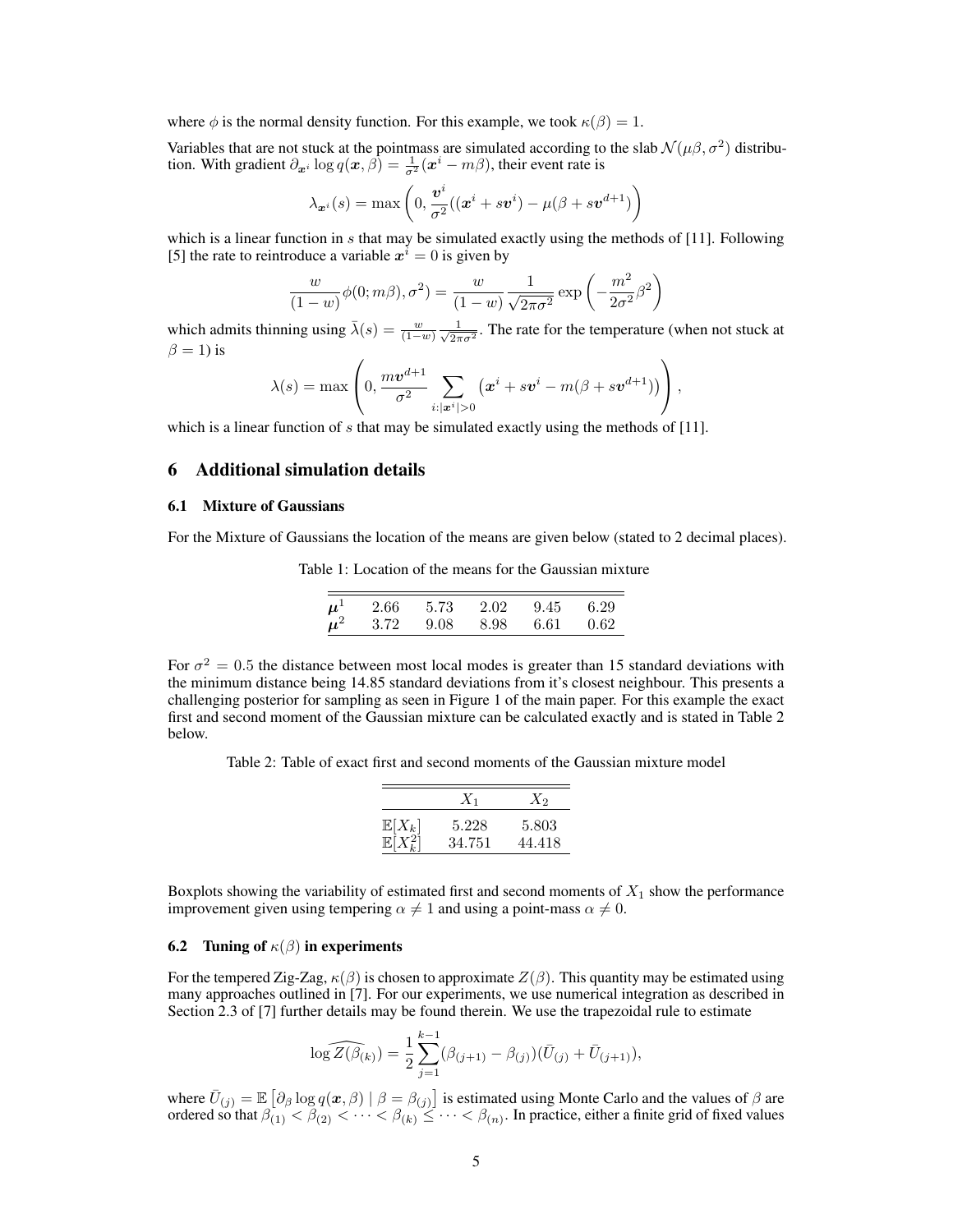

Figure 1: Recovery of the first and second moments of  $X_1$  for the Gaussian mixture model

 $\beta$  from 0 to 1 can be used to construct this estimate or a prior run of the Zig-Zag with an uniformed choice  $\kappa(\beta) \propto 1$  may be used to obtain these samples. We may then fit the regression model

$$
\widehat{\log Z}(\beta) \approx \log \kappa(\beta),
$$

to specify the polynomial terms in  $\kappa(\beta)$ .

In Example 1 (Gaussian mixture model), all methods were run for 50,000 events and the first 40% was used as burnin and tuning of  $\kappa$ . In the initial, burnin sampling we specified  $\kappa(\beta) \propto 1$  with  $\alpha = 0$ . The tempered Zig-Zag samplers then used the events from this burnin process to construct an estimate of log  $Z(\beta)$ . The samplers were then run for the remaining 30,000 event times and the estimated first and second moments were recorded.

In Example 2 (the transdimensional example), we fix  $\kappa(\beta) = 1$  because the marginal distribution for the inverse temperature  $\beta$  was sufficiently close to uniformly distributed.

In Example 3 (Boltzmann machine relaxation), a finite grid of 15  $\beta$  values equally spaced from 0.01 to 0.99 were used to form the construction of  $\log \overline{Z}(\beta)$ . The associated choice of  $\kappa$  was used for all continuously tempered methods. For  $\alpha = 0$  tempering with importance sampling, we used  $\kappa(\beta) = \log \xi^{1-\beta}$  where  $\bar{\xi}$  was specified using a variational Gaussian approximation to the target as in [8] and [9].

#### 6.3 Computational resources

All experiments were implemented using the code accompanying the supplementary material. The multiple runs required for the simulation study were implemented in parallel using high performance computational resources. This amounted to submitting job requests for each individual replicate of the simulation studies. In each replicate the methods were given the same amount of computational resources i.e. simulated event-times. The results of the parallel runs were collected and processed to evaluate the performance of the methods — i.e. calculation of the average root mean square error.

### References

- [1] J. Bierkens, P. Fearnhead, and G. Roberts. The zig-zag process and super-efficient sampling for Bayesian analysis of big data. *The Annals of Statistics*, 47(3):1288–1320, 2019.
- [2] J. Bierkens, S. Grazzi, K. Kamatani, and G. Roberts. The boomerang sampler. In *International Conference on Machine Learning*, pages 908–918. PMLR, 2020.